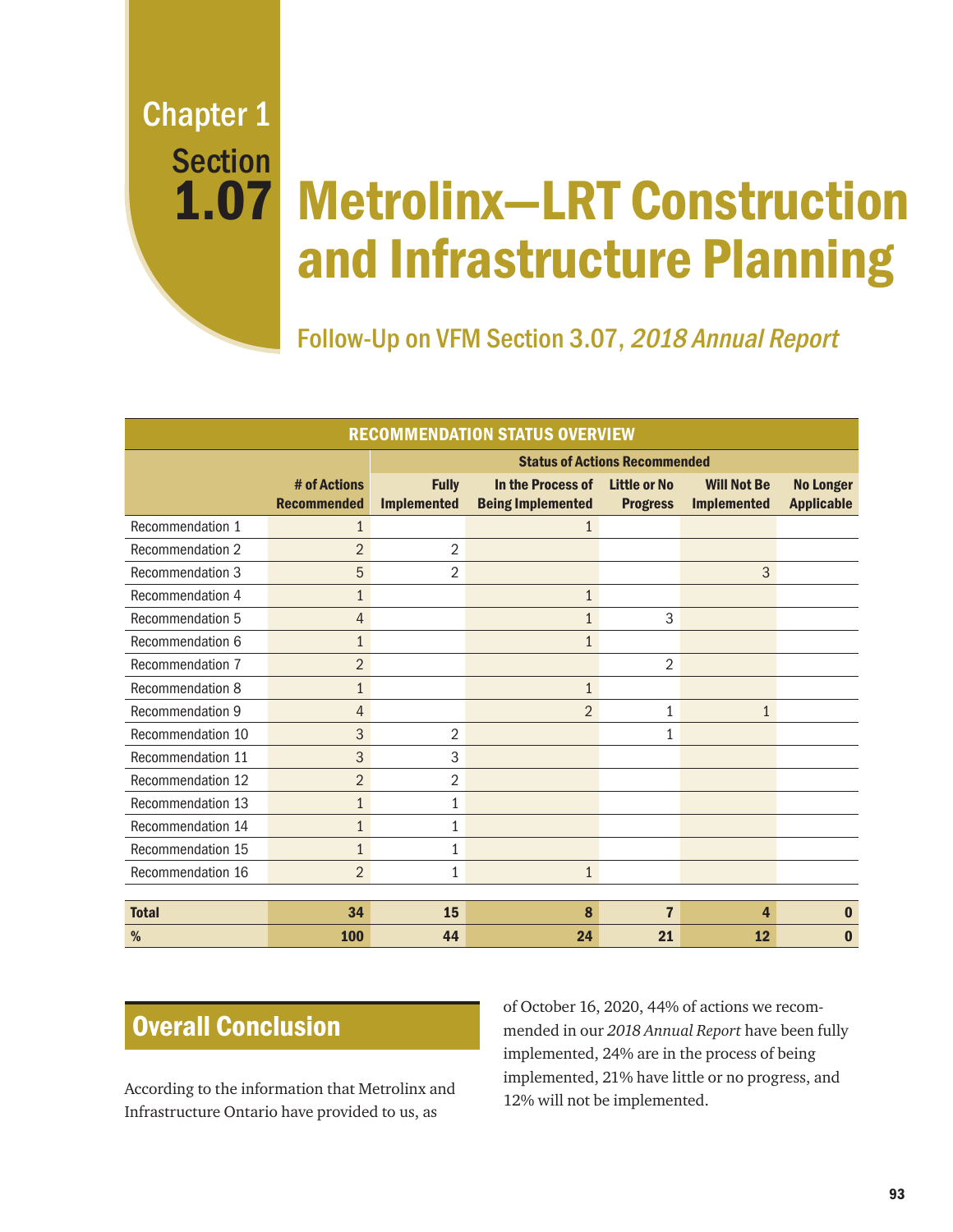Overall, Metrolinx has done the following:

- developed an action plan to identify and address the growing connectivity needs of the GTHA regional transportation network as a whole, given that previously envisioned connections in the network have been lost due to changes in its light rail transit (LRT) project plan, and updated its prioritization framework to guide the delivery of the projects identified in the *2041 Regional Transportation Plan*;
- introduced a gating process to evaluate evidence and ensure that progressively detailed business cases are prepared and approved for each project prior to it proceeding to the next stage of project development and receiving related investment;
- improved accountability for payments made to consultants, requiring greater detail in defining deliverables, including formal invoice approvals, and monitoring compliance with new policies;
- improved oversight of consultants through direct invoice review, new performance indicators and penalties for poor performance.

However, some significant areas that still require work include:

- During our follow-up, we discovered that Metrolinx and Infrastructure Ontario were again negotiating with the Eglinton Crosstown consortium for a multi-million-dollar settlement, with no substantial changes in Metrolinx's process to document the validity of allegations and evidence to demonstrate the value of the claims made by the consortium and to inform Metrolinx in its negotiations. The fact that this negotiation was occurring was not transparently disclosed to us during our follow-up work but instead came to our attention through other means.
- Metrolinx has been unable to resolve issues regarding the Eglinton Crosstown designs that do not meet project requirements or specifications, or minimize the number of partial design submissions received. Although

Metrolinx could have issued non-conformance reports and insisted that the defects be rectified, we noted that Metrolinx had not done this and only issued one design-related non-conformance report since our 2018 audit.

• Metrolinx continued to spend over \$51 million on subconsultants through its existing contract with its primary consultant and did not assess if a separate open procurement was warranted.

The status of actions taken on each of our recommendations is described in this report.

# **Background**

Metrolinx is the agency responsible under the *Metrolinx Act, 2006* (Act) for planning an integrated regional transit system for the Greater Toronto and Hamilton Area (GTHA), overseeing transit capital projects, and operating GO Transit trains and buses, the Union Pearson Express and the PRESTO fare payment system.

In November 2008, Metrolinx formally adopted its first Regional Transportation Plan setting the priorities, policies and programs over the next 25 years for a GTHA regional transportation system. Its top transit priorities included five "rapid transit" projects to allow people to travel quickly in special transit vehicles that have "exclusive right of way" (other vehicles are not allowed on the lanes). The high capacity of these special vehicles and the exclusive right of way make them faster than traditional buses and streetcars, which are smaller and travel on lanes shared with other vehicles.

Our 2018 audit looked at Metrolinx's regional planning responsibilities and work, and its oversight of capital projects designated as "light rail transit" (LRT): Eglinton Crosstown, Finch West, Sheppard East, Scarborough Rapid Transit, Hamilton and Hurontario. We focused on the Eglinton Crosstown LRT, as this was the only project under construction.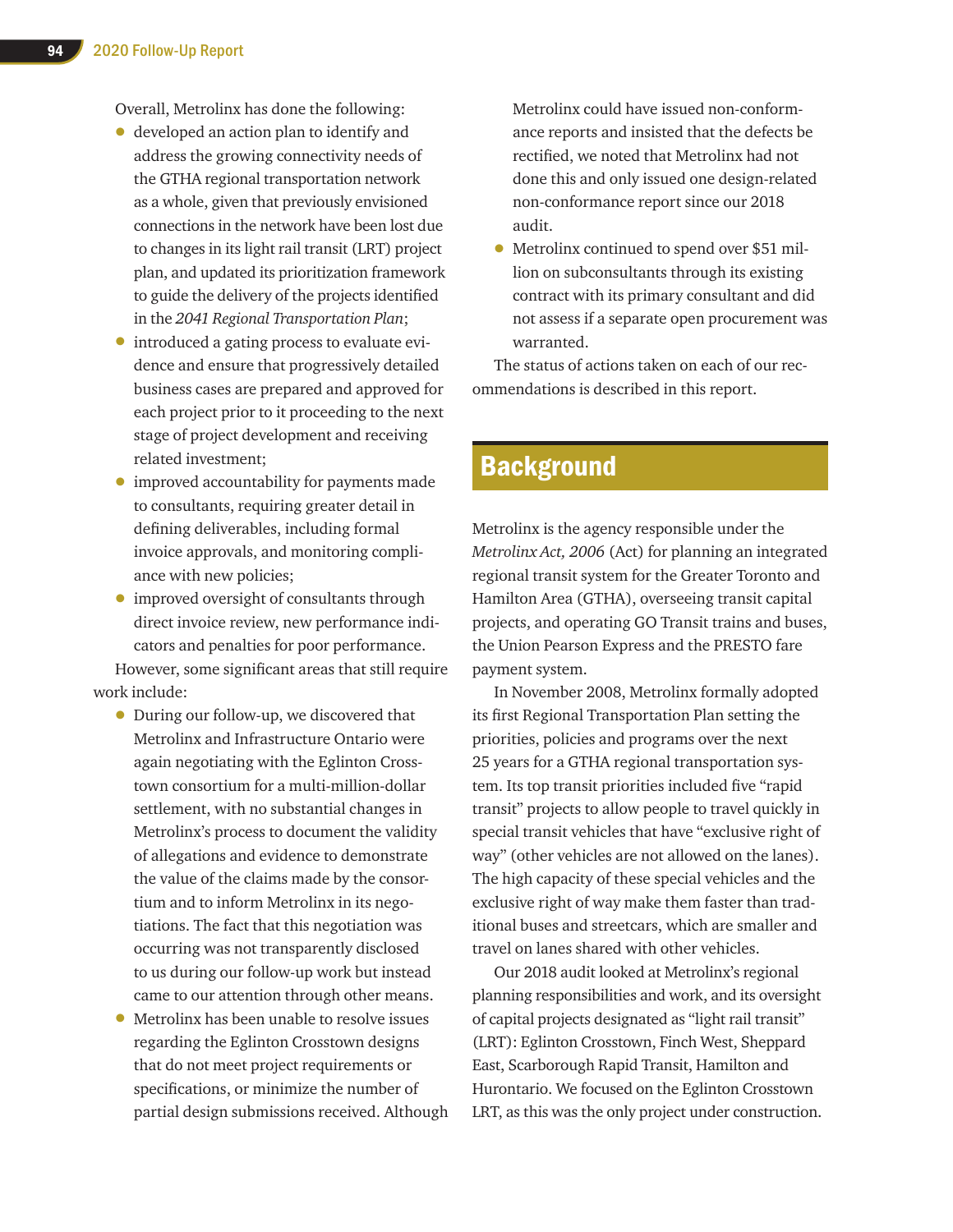Among our specific findings:

#### **Eglinton Crosstown**

• The consortium building the Eglinton Crosstown LRT fell significantly behind schedule in 2017. Under the alternative financing and procurement (AFP) contract for this project, Metrolinx had limited remedies to hold the consortium responsible for delays so long as the consortium certified it would still finish the project on time even though Metrolinx knew in 2017 that the consortium was experiencing problems and would likely not achieve the scheduled completion date. Then in February 2018, the consortium filed a claim against Metrolinx for compensation and a deadline extension. Metrolinx negotiated and settled with the consortium, to again hold it to the original contracted completion date of September 2021 by paying the consortium \$237 million. Of the \$237 million, \$100 million was classified as incentive and acceleration compensation subject to clawback if the AFP consortium does not achieve substantial completion on or before September 29, 2021. This settlement was based on negotiations by the CEO of Metrolinx and the CEO of Infrastructure Ontario with the consortium. We found no detailed documentation to support the consortium's initial claims or settlement. Negotiations were based on theoretical risks.

## **2009–2018 Sunk and Additional Costs**

• Metrolinx incurred about \$436 million in sunk and additional costs between 2009 and 2018— \$125 million for cancelling and delaying two projects, \$286 million for costs over and above contract values, and \$25 million to manage issues with the company contracted to supply vehicles for the Eglinton Crosstown.

#### **Consulting Work by One Firm**

• Metrolinx contracted with one consulting firm under three separate contracts totalling \$272 million to provide project management services between 2010 and 2022 for all LRT projects and certain other projects. Before issuing the requests for proposal prior to the selection of this consulting firm, Metrolinx had not formally assessed the extent of work it would require or what would constitute reasonable costs for work.

- For two of those consulting contracts totalling \$145 million, over 50% (about \$97 million) had already been spent only two years into five-year contract periods. At the time of our audit, Metrolinx staff overseeing these contracts did not adequately check that the consulting firm had performed the work to support the hours charged on their invoices and did not address concerns with the consulting firm's poor performance in a timely manner.
- The one consulting firm used by Metrolinx to provide project management services for all LRT projects and certain other projects between 2010 and 2022 often used subconsultants to perform work under its contracts with Metrolinx. Metrolinx may have been able to obtain better value for money if it used competitive bidding for consulting services that were being provided by subconsultants.
- Metrolinx assigned approximately \$1.5 million of additional work to the consulting firm that did not relate to the projects specified in the consulting contracts noted above without issuing an RFP for those services. For example, Metrolinx paid \$1.2 million for unrelated program management services for the Union Pearson Express and about \$367,000 for advice on reorganizing Metrolinx's capital projects group.

## **LRT Vehicle Purchase**

• Metrolinx committed to purchase LRT vehicles for the Eglinton Crosstown, Sheppard East, Finch West and Scarborough Rapid Transit with specific delivery dates without construction contracts in place to build the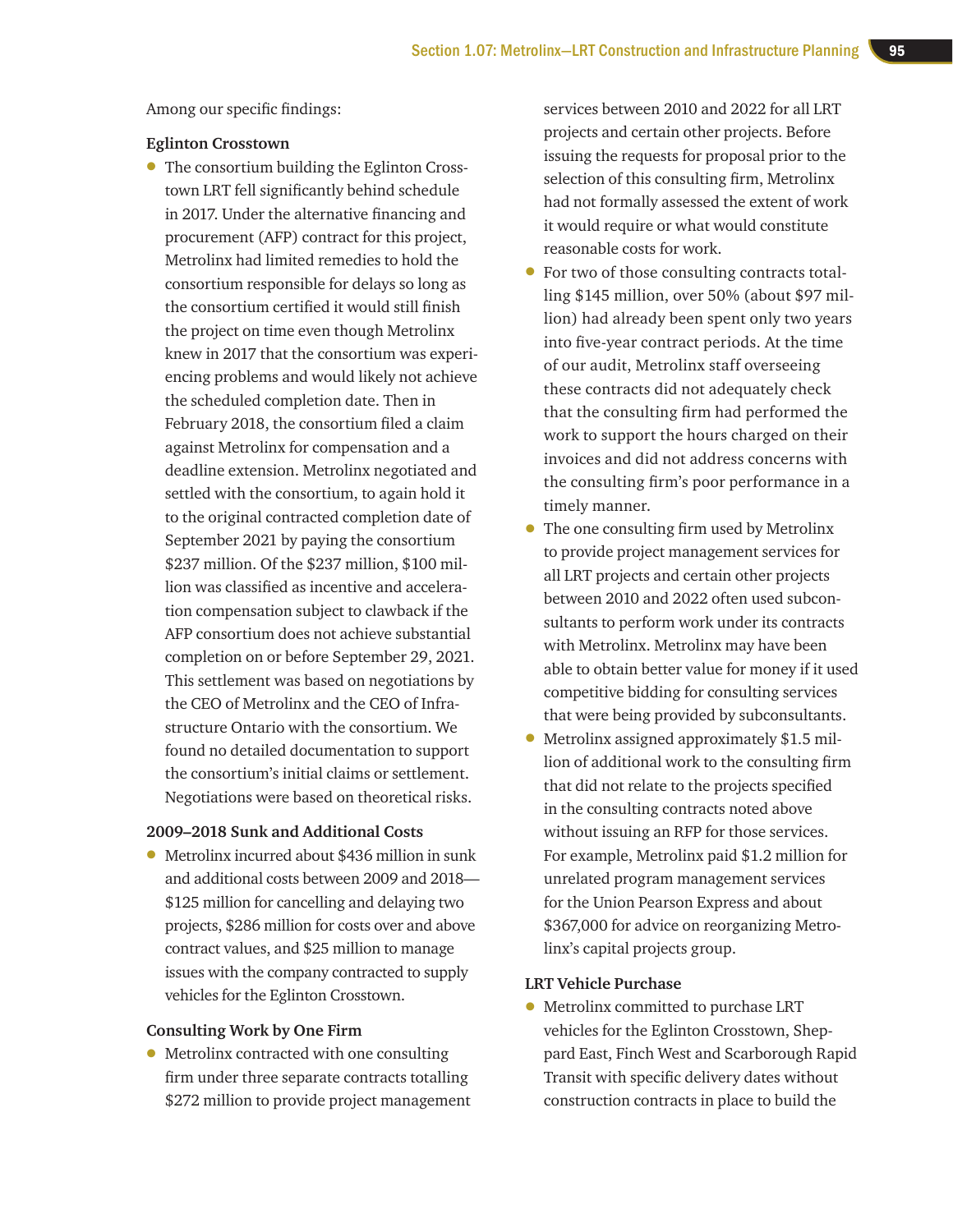LRT projects. The LRT vehicle purchase contract did not contain provisions to address the risk that construction plans could change. The number of vehicles and when those vehicles were needed did change, costing Metrolinx an additional \$49 million for contract changes (included in the \$436 million noted above).

We made 16 recommendations, consisting of 34 action items, to address our audit findings.

We received commitments from Metrolinx and Infrastructure Ontario at the completion of the audit that they would take action to address these recommendations.

# Status of Actions Taken on Recommendations

We conducted assurance follow-up work between April 2020 and September 2020, and obtained written representation from both Metrolinx and Infrastructure Ontario on October 16, 2020, that they have provided us with a complete update of the status of the recommendations we made in the original audit two years ago.

# Metrolinx Was Not Effectively Fulfilling Its Mandate to Lead Transportation Planning

## Recommendation 1

*To effectively fulfill its mandate to implement the transportation plan for the GTHA, we recommend that Metrolinx consider securing provincial and municipal approval for the Regional Transportation Plan and work with the provincial government to agree on longterm funding for the projects in the Plan in order to minimize the risk of project delays and cancellations.*  Status: In process to be implemented.

The Office of the Auditor General of Ontario continues to believe that obtaining both provincial and municipal approval for the Regional Transportation Plan, along with securing long-term funding for the projects, is key to minimizing the risk of project delays and cancellations.

#### **Details**

During our 2018 audit, we found that while Metrolinx's Regional Transportation Plan guides its decisions and actions, there was no legislative requirement for the provincial government and municipalities to follow the plan. As well, the transportation plan was not linked to long-term funding and only serves to identify projects that need to be funded to achieve the goals set out in the plan. The cancellation of the Scarborough Rapid Transit project and the delay of the Sheppard LRT project cost \$125 million. These projects were cancelled and not finished.

Since our audit, in December 2018, the province tabled legislation, Bill 57 (*Restoring Trust, Transparency and Accountability Act, 2018*) that will require the Minister of Transportation to approve Metrolinx's Regional Transportation Plan. Based on this legislation, any future amendment, update or new version of the plan will now require provincial approval. Although municipal approval of the Regional Transportation Plan is not a legislated requirement, Metrolinx's updated business case guidance published in April 2019 enables it to work more closely with municipalities. For example, in the development of business cases for bus rapid transit across the province, municipalities have been involved as part of the project working group in developing and analyzing options and identifying preferred ones.

As a Crown corporation, Metrolinx continues to be governed by the provincial budget process through the Ministry of Transportation, which submits its budget request to the Treasury Board Secretariat on Metrolinx's behalf. As such, the process to secure long-term funding is not in Metrolinx's control. Metrolinx indicated that its transit projects are now being advanced and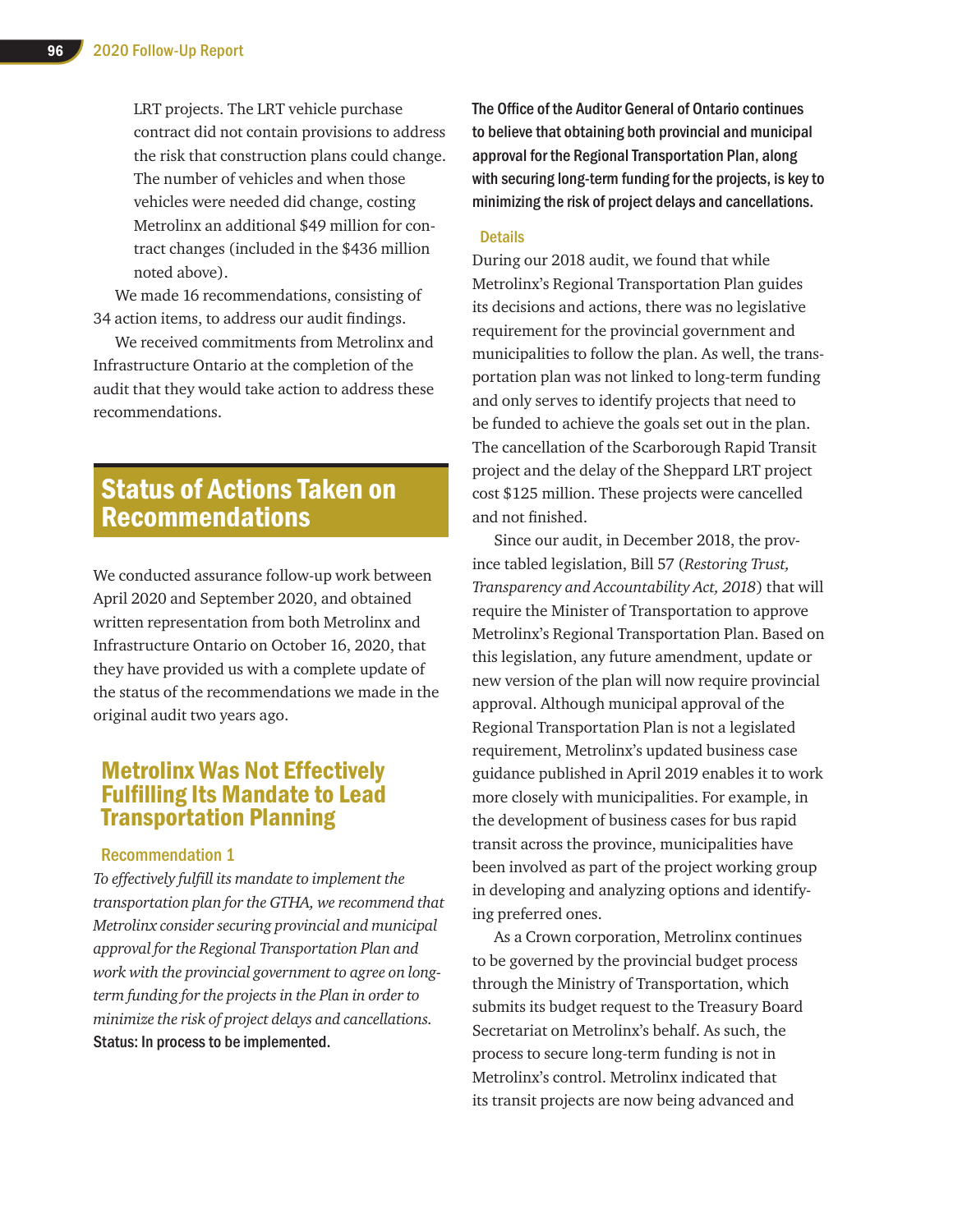prioritized using a regional consultation framework. This involves triannual meetings of the Regional Roundtable of Chief Administrative Officers, city managers, and CEOs of municipalities and transit agencies to discuss projects. Metrolinx established and first convened the Regional Roundtable in July 2018 to discuss regional transit issues, confirm transit priorities, and seek buyin. The Regional Roundtable is supported by a quarterly Municipal Planning Leaders Forum of municipal commissioners of planning and transportation, and a monthly staff level technical advisory committee. The Ministry of Transportation is represented on each of these forums, and Metrolinx confirmed that it holds monthly co-ordination meetings with the Ministry's Transportation Planning Branch.

# Province and Municipal Governments, Not Metrolinx, Decided on Light Rail for Five Transit Projects

#### Recommendation 2

*To ensure that future transit projects meet needs cost effectively and that maximum value is obtained from the money spent, we recommend that Metrolinx:*

- *objectively evaluate evidence to recommend and obtain provincial and municipal government support for—transit projects and options that most cost effectively address the identified transit needs of Ontarians (e.g., ridership demand);*
- *undertake these analyses in a timely manner to provide the best advice to decision-makers before significant investments are made on the projects.* Status: Fully implemented.

#### **Details**

Our 2018 audit found that, in February 2010, the City of Toronto, the province and Metrolinx reached a consensus to proceed with LRTs in Toronto requiring provincial funding of \$8.15 billion. Metrolinx proceeded with planning the projects from that point on as LRTs without analyzing whether LRT

was the best option. In 2014, Metrolinx conducted further analyses to update the business cases for four of the LRT projects in the GTHA: Finch West, Sheppard East, Hurontario and Hamilton. We found that, despite the fact that the draft analyses clearly showed the need to further review whether it was appropriate to proceed with the LRT option for three of the four projects, Metrolinx took no action to address the results of its analysis. We also noted that Metrolinx staff recommended in late 2014 that an intermediate business case, considering the changing context and alternative options, should be completed before an investment decision was made. The results of these analyses were discussed internally with the then Metrolinx CEO in late 2014. However, Metrolinx did not do any further analysis before the province committed to funding the LRTs. In other words, Metrolinx did not act on its findings to then critically assess whether it was planning and building the transit projects that would best serve the region.

Since our 2018 audit, in April 2019, Metrolinx publicly released an updated business case guidance which is used to evaluate transit options. In addition to feedback from municipalities and provincial ministries, the new business case guidance was peer reviewed by a panel of external experts, consisting of professionals, academics and members of the public service in transportation, economics and public policy. However, as previously noted, municipal approval of the Regional Transportation Plan is not a legislated requirement. Metrolinx did implement a new capital approvals policy, effective April 2019, to have progressively detailed business cases prepared for each project and approved prior to the next stage of project development and related investment. The process has five decision stages to be performed by a newly formed Investment Panel. This panel is composed of senior ministry staff who review and provide approval at each stage. For example, the initial business case is required to articulate the options and recommendations for panel consideration. The panel is to challenge the assumptions made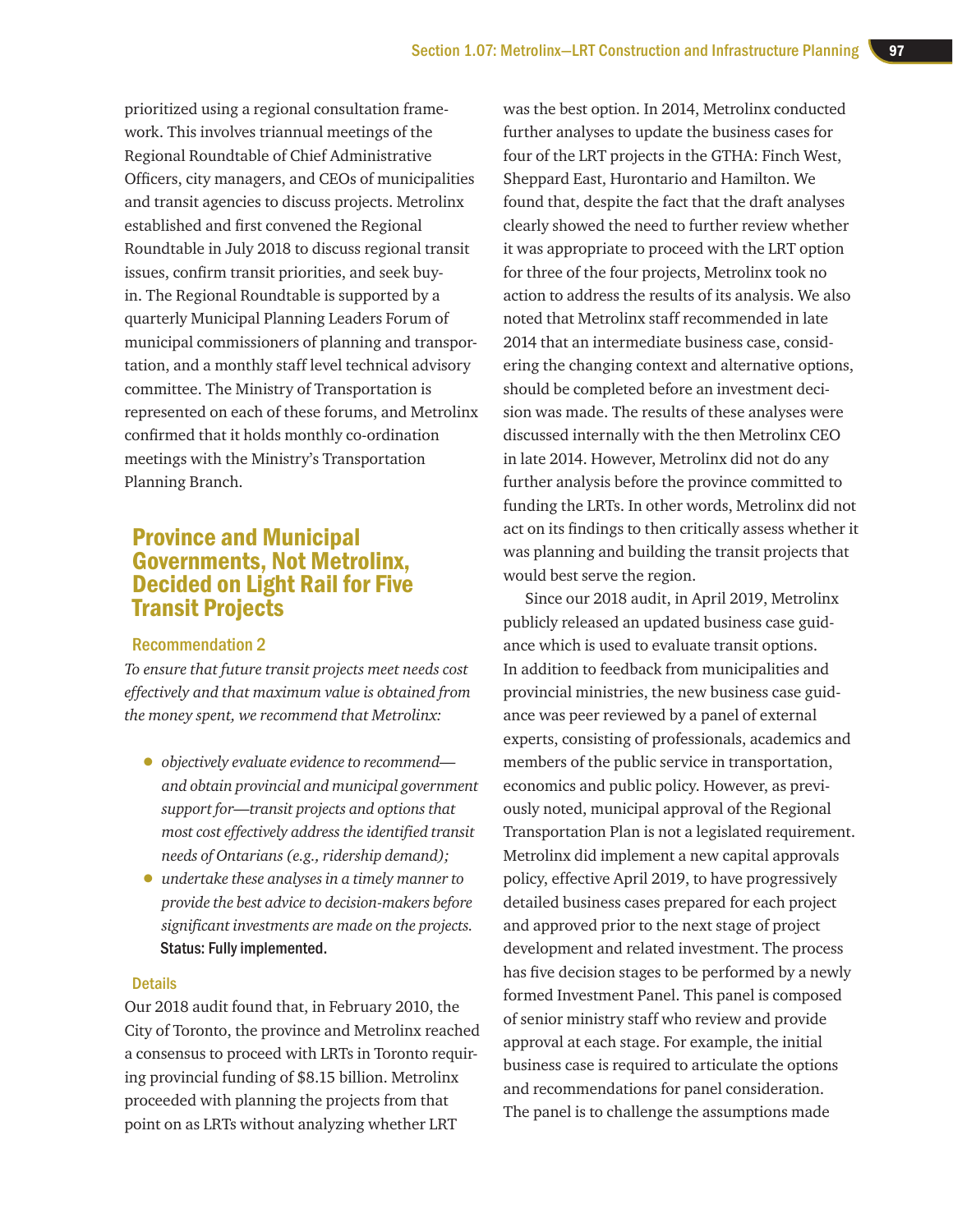in the submission in order to approve or endorse the initial business case as being fit to go the next stage. In the design and procurement stage, the panel evaluates the project framework, designs and requirements used as the basis for procurement. In addition to the panel, the process also requires approval by senior management within the Capital Planning and Strategic Planning Department at Metrolinx, including the Chief Financial and Executive Officers and by the Assistant Deputy Minister (Agency Oversight and Partnerships Division) at the Ministry of Transportation.

# Metrolinx's 2041 Regional Transportation Plan Lacked Action Plans for Connecting Needs of GTHA, Prioritization and Project Funding

## Recommendation 3

*To have transit projects planned and built with the greatest benefit to the Greater Toronto and Hamilton Area (GTHA) as a whole, we recommend that Metrolinx:*

• *develop an action plan to identify and address the growing connectivity needs of the GTHA regional transportation network as a whole, given that previously envisioned connections have been lost with changes in light rail transit project plans;*

Status: Fully implemented.

#### **Details**

Our 2018 audit noted that the original vision for the LRT projects was to connect major hubs and employment centres. Two key connections were lost in February 2010, when provincial funding was fixed at \$8.15 billion. The province, Metrolinx, the City of Toronto and the TTC reached a consensus to shorten two lines, Eglinton Crosstown and Finch/Sheppard LRT. These changes forced Metrolinx to implement its plan in a piecemeal manner. The *2041 Regional Transportation Plan*

issued in 2018 did not have timelines to restore the connections, so it was not known when or even if these projects would reach their full potential in serving transit users.

Since our audit, Metrolinx indicated that it addressed issues with lost connections, including Eglinton Crosstown LRT's westward extension from Weston to Pearson Airport, an east-west rapid transit connection between the Finch West LRT and the Sheppard subway, and the Hurontario LRT's northward extension from Steeles to downtown Brampton. Capital funding for the Eglinton West LRT extension to Pearson Airport (Renforth terminal) has since been announced as part of the province's April 2019 Budget. In February 2020, Metrolinx developed and published a prioritization framework for the unfunded components of the frequent rapid transit network that was identified in the *2041 Regional Transportation Plan*. In the prioritization framework, two of eight measures address project connectivity to the existing and future rapid transit network. A new annual prioritization of transit plans is intended to ensure that regional connectivity is regularly evaluated and considered when selecting projects to examine in more detail through business cases. Metrolinx's first annual review of the prioritization work, including connectivity, is scheduled to take place in December 2020.

• *update its prioritization framework to guide the delivery of the projects identified in the* 2041 Regional Transportation Plan*;* Status: Fully implemented.

#### **Details**

Our 2018 audit identified that Metrolinx had not prioritized projects in the *2041 Regional Transportation Plan.* Metrolinx first developed a project prioritization framework in 2010 and later updated it in 2015. This framework was used to rank unfunded projects in the 2008 Plan—*The Big Move*—and then provide advice to the provincial government. However, it has not been used since 2015.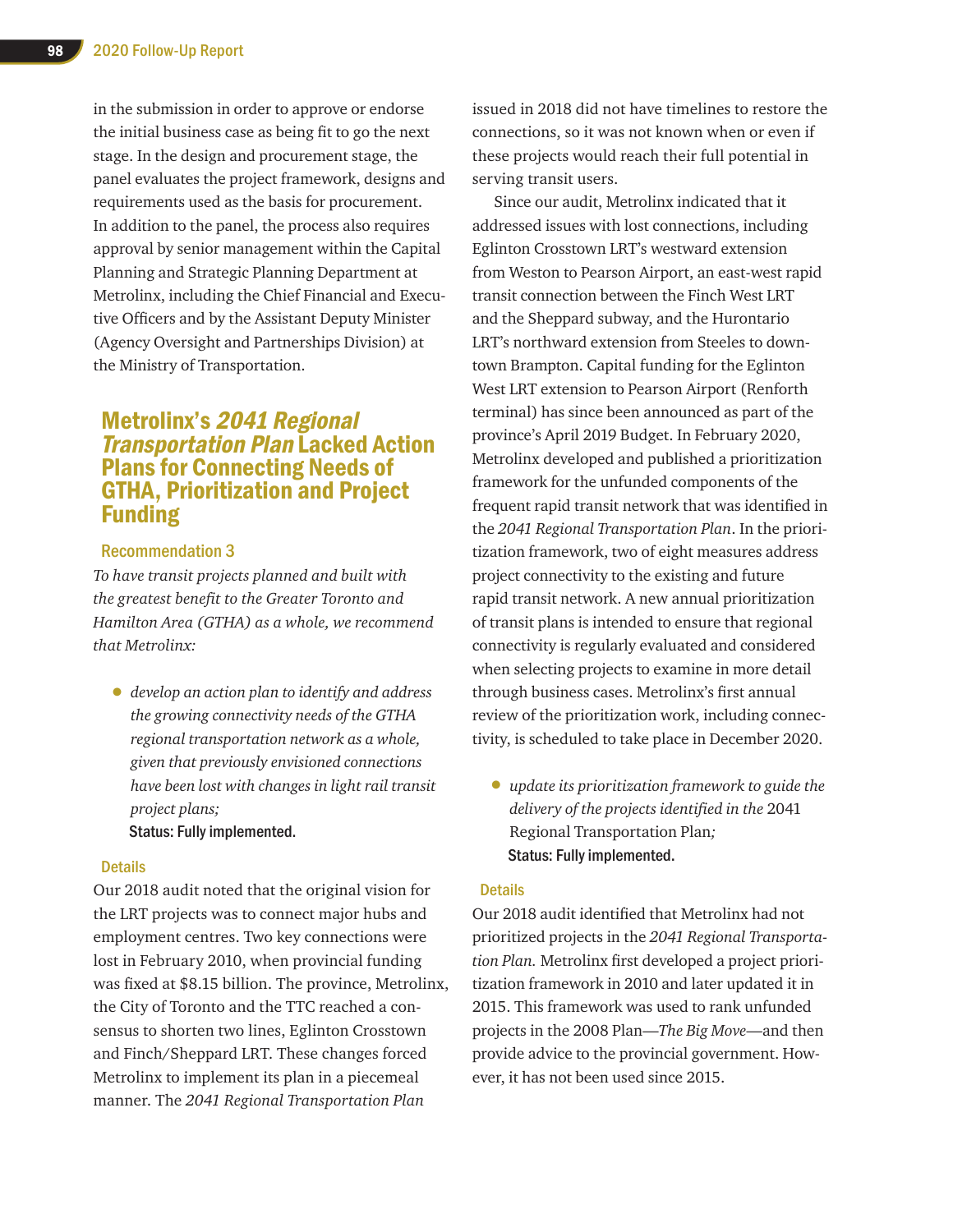Since our audit, between November 2018 and September 2019, 10 workshops and multistakeholder meetings were held with municipal and provincial staff through the Municipal Planning Leaders Forum and Technical Advisory Committee to discuss the evaluation approach, collect and confirm technical inputs, present draft results, and discuss comments and concerns. Metrolinx worked with the Ministry of Transportation through these forums, holding monthly co-ordination meetings and producing a presentation for the Metrolinx Board. The evaluation groups projects into three categories: High Scoring, Medium Scoring, and Refine and Monitor. Each project was given an overall score to determine its level of priority. The final results of the 2019 evaluation identified nine projects in the High Scoring category, 33 in Medium Scoring, and 27 in Refine and Monitor. These were presented to Chief Executive Officers, including the TTC and regional Chief Administrative Officers at the Regional Roundtable on February 25 and August 14, 2019, and the Municipal Planning Leaders Forum on September 30, 2019. The evaluation, published in February 2020, resulted in a prioritization listing of all unfunded transit projects identified in the *2041 Regional Transportation Plan*, which will now be used to inform which projects Metrolinx should consider next for more detailed business case analysis. Metrolinx expects to conduct its first annual review of the updated prioritization in December 2020.

- *prepare and propose a funding strategy for approval by the Province and municipal governments;*
- *prepare an action plan with execution timelines correlated with the funding strategy; and*
- *publicly report on its status in meeting its action plan.* Status: Will not be implemented.

The Office of the Auditor General of Ontario continues to believe that long-term planning would benefit from a long-term funding plan and with public progress reporting.

## **Details**

During our 2018 audit, we noted that one of the reasons for the lack of prioritization was that dedicated funding for the transit that Metrolinx proposed in 2013 was never put into place. Metrolinx had proposed that the provincial government pass legislation to provide a steady stream of funding for transit (e.g., a share of the HST), but none of the proposed funding streams was enacted.

Since our audit, Metrolinx has completed prioritization work, listing all unfunded transit projects identified in the *2041 Regional Transportation Plan*, which will now be used to inform which projects Metrolinx should consider next for more detailed business case analysis. However, as noted previously, as a Crown corporation, Metrolinx continues to be governed by the provincial budget process under which the Ministry of Transportation submits Metrolinx's budget request to the Treasury Board Secretariat on Metrolinx's behalf. As such, the process to secure long-term funding is not in Metrolinx's control.

# Metrolinx Needs to Better Manage Financial and Completion Timeline Risks for the Eglinton Crosstown LRT Project

## Recommendation 4

*To better control the risk that AFP projects are not completed on time and within budget, we recommend that Infrastructure Ontario develop tools and remedies for incorporation into AFP contracts to address early indications of project delays.*

Status: In process to be implemented. The effectiveness of changes made is not yet clear.

#### **Details**

Our 2018 audit found that Metrolinx had limited remedies available to hold the AFP consortium constructing the Eglinton Crosstown LRT responsible for project delays as long as the consortium certified it would still finish the project on time. The AFP consortium began falling behind schedule in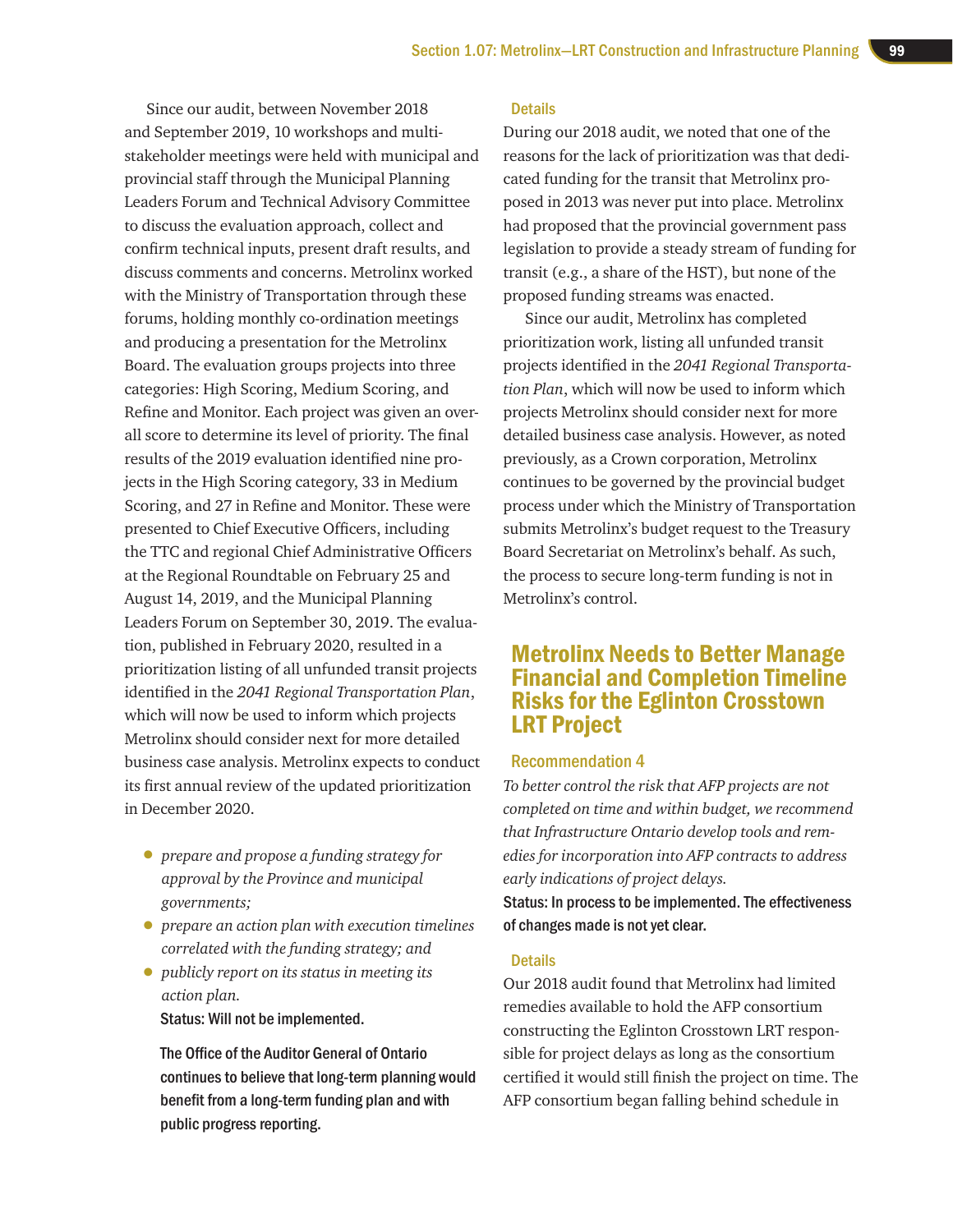2017. However, Metrolinx had the right under the AFP contract to ask for additional information from the AFP consortium in order to perform a detailed assessment of the work schedule if the AFP consortium indicated that project completion would be delayed. However, Metrolinx said that it did not do so because the AFP consortium represented that it could still finish on time. In December 2017, the AFP consortium was still certifying it would meet the contracted completion date of September 2021 and indicated that, in February 2018, it would provide solutions to mitigate schedule delays. The AFP consortium then itself filed a claim against Metrolinx in February 2018 for extension of the project completion date to October 2022.

Since our audit, Infrastructure Ontario introduced new provisions into AFP contracts that build on existing mechanisms in these contracts to allow for assessment of the progress of construction and, in certain circumstances, to require the contractor to accelerate construction in order to complete the project by the scheduled date. These provisions include the review of regular schedule submissions and any failures to maintain the schedule. Since our 2018 audit, Infrastructure Ontario and Metrolinx have included the new provisions and used these mechanisms on, for example, the Highway 427 Expansion, Highway 401 Tunnel, Groves Memorial Hospital and Etobicoke General Hospital.

In addition, in April 2020, Infrastructure Ontario reworked its dispute resolution process to be included on new projects. The new process is intended to provide a quicker resolution of disputes, including, for example, having smaller disputes be resolved through an early binding process rather than being subject to arbitration. Infrastructure Ontario also eliminated the requirement that a dispute resolution process be completed before Metrolinx could exercise its contractual right to terminate its relationship with a contractor and select a new one.

Infrastructure Ontario indicated that it set up a Commercial Resolutions Group (CRG) in June 2018 comprising a team of lawyers specializing in dis-

putes who work closely with each project lawyer and delivery team to more proactively identify project delays and risks, and to respond to claims in a consistent manner. In addition to providing centralized advice and training project delivery teams implementing the projects, the CRG rolled out a protocol on all projects in October 2019 to provide direction related to claims across the portfolio. The CRG has provided guidance on delays and other claims across the Infrastructure Ontario portfolio, including several GO Expansion projects, Highway 427, Michael Garron Hospital, Eglinton Crosstown LRT, Finch West LRT and Hurontario LRT. Infrastructure Ontario has also hired additional specialized individuals to support the implementation of industry standards and more consistent cost and schedule controls on projects. Similarly, the joint Metrolinx and Infrastructure Ontario project delivery teams received additional training on claims and increased expertise in project management.

Although these steps have been taken, it is unclear whether they will be effective going forward.

## Recommendation 5

*To hold the AFP consortium to the requirements of the AFP contract that the Eglinton Crosstown Light Rail Transit project be completed on time and on budget, we recommend that Metrolinx:*

• *take prompt action as soon as it becomes aware of delays and hold the AFP consortium accountable for the contract requirement to submit action plans to eliminate or reduce delays;* Status: In process of being implemented.

The Office of the Auditor General of Ontario notes that while some reporting improvements were put in place, the consortium is still experiencing delays and will be unable to meet contract requirements.

#### **Details**

Our 2018 audit found that the AFP consortium began falling behind schedule in 2017. Metrolinx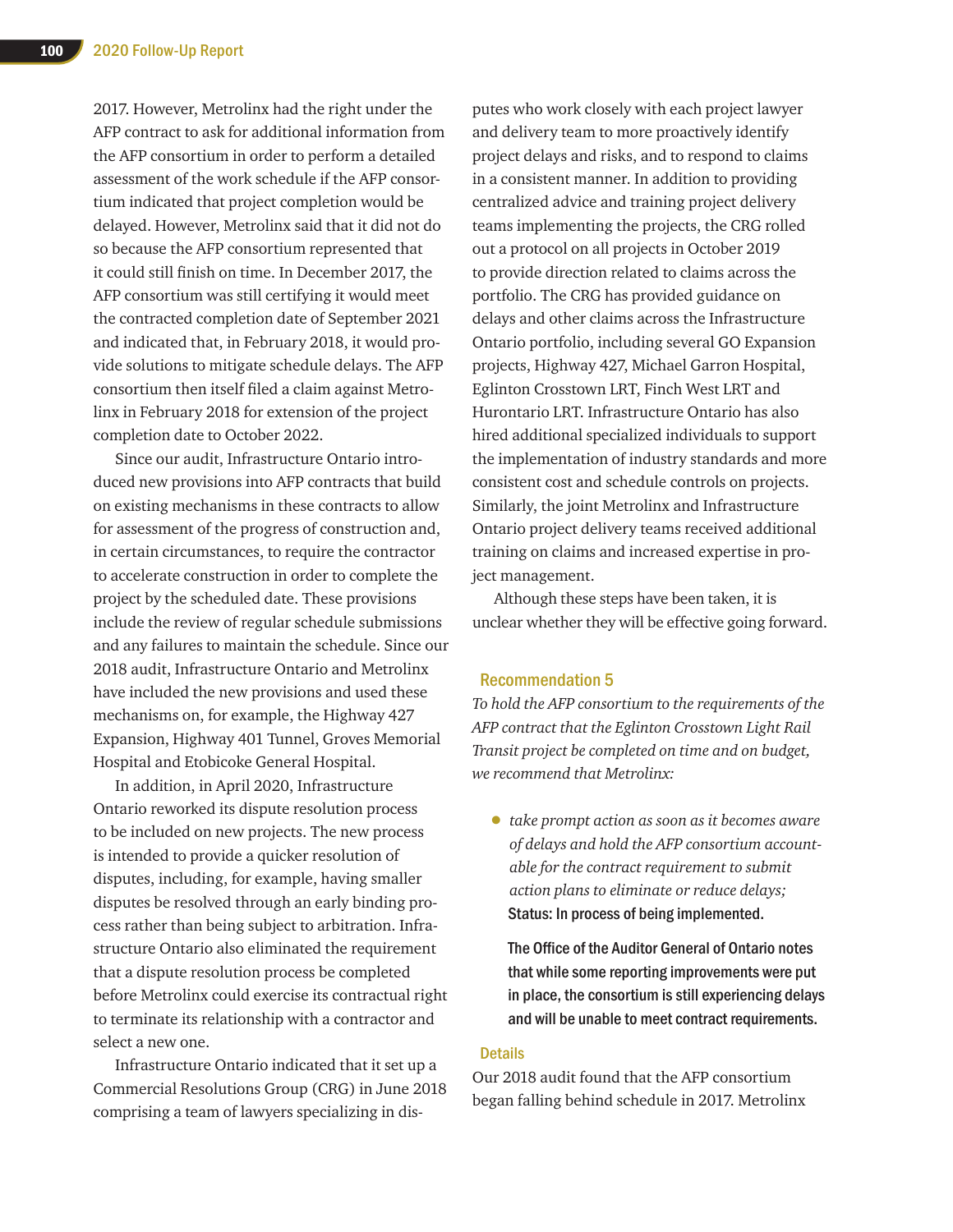had the right under the AFP contract to ask for additional information from the AFP consortium in order to perform a detailed assessment of the work schedule if the AFP consortium indicated that project completion would be delayed or if, in Metrolinx's opinion, the consortium had fallen significantly behind the work schedule; however, Metrolinx did not do so because the AFP consortium represented that it could still finish on time. The AFP consortium continued to submit schedules with increasing delays throughout 2017, and Metrolinx staff communicated its concerns about the delays. However, the AFP consortium did not adequately address them. Our audit also noted that in August 2018, Metrolinx then paid \$237 million to settle delay-related claims that were launched by the AFP consortium. Of the \$237 million, \$100 million was classified as incentive and acceleration compensation subject to clawback if the AFP consortium did not achieve substantial completion on or before September 29, 2021.

Since our audit, Metrolinx has relied on measures introduced as a result of the claim settlement agreement with the consortium. The settlement included new requirements for the consortium to submit a detailed schedule each month, measure deterioration of or improvement in the schedule, provide a critical path assessment, and hold monthly executive staff meetings with Metrolinx. However, from March to December 2019, Metrolinx staff "rejected" all monthly submissions on the basis that there were substantial deficiencies present. Metrolinx sent numerous letters to the consortium throughout 2019 indicating that performance was deteriorating. In November 2019, Metrolinx issued another letter noting that a recovery plan must be submitted as the target date of September 2021 no longer appeared achievable. In March 2020, Metrolinx told the consortium that it must submit a compliant work schedule. At the time of our followup, the consortium had not submitted either a compliant work schedule or a recovery plan. Metrolinx's CEO made a public statement in February 2020 indicating that the "Eglinton Crosstown LRT will

not be operational in September 2021." No steps were taken to claw back the \$100 million incentive and acceleration compensation because Metrolinx cannot access the clawback until September 2021.

- *properly validate all future claims and only pay for costs that have been found to be its responsibility;*
- *in future instances where a claim is filed against it:*
	- *document its analysis linking the allegations in the claim to what actually happened and obtain evidence to support the claim, before entering into negotiations with the claimant; and*
	- *document the analysis and support associated with all aspects of the settlement arrived at.*

Status: Little or no progress. Another settlement negotiation process was occurring at the CEO level at the time of our follow-up.

#### **Details**

During our 2018 audit, we noted that in the claim, the AFP consortium identified areas where delays had occurred, holding Metrolinx responsible for them. However, the claim did not include support for the AFP consortium's position that Metrolinx was responsible for the delays. For example, for delays relating to design submissions, the consortium did not provide evidence of how it had been ensuring that it was meeting TTC design standards. Our 2018 audit also found that Metrolinx noted that the AFP consortium had not followed appropriate procedures in case of delays, such as submitting information about each individual delay event as it occurred, to allow Metrolinx to investigate any problems associated with delays, monitor the AFP consortium's progress and take action where appropriate. Metrolinx agreed to pay the consortium a settlement amount of \$237 million that it determined to be a portion of the estimated total risk exposure but did not ask the AFP consortium for documentation to support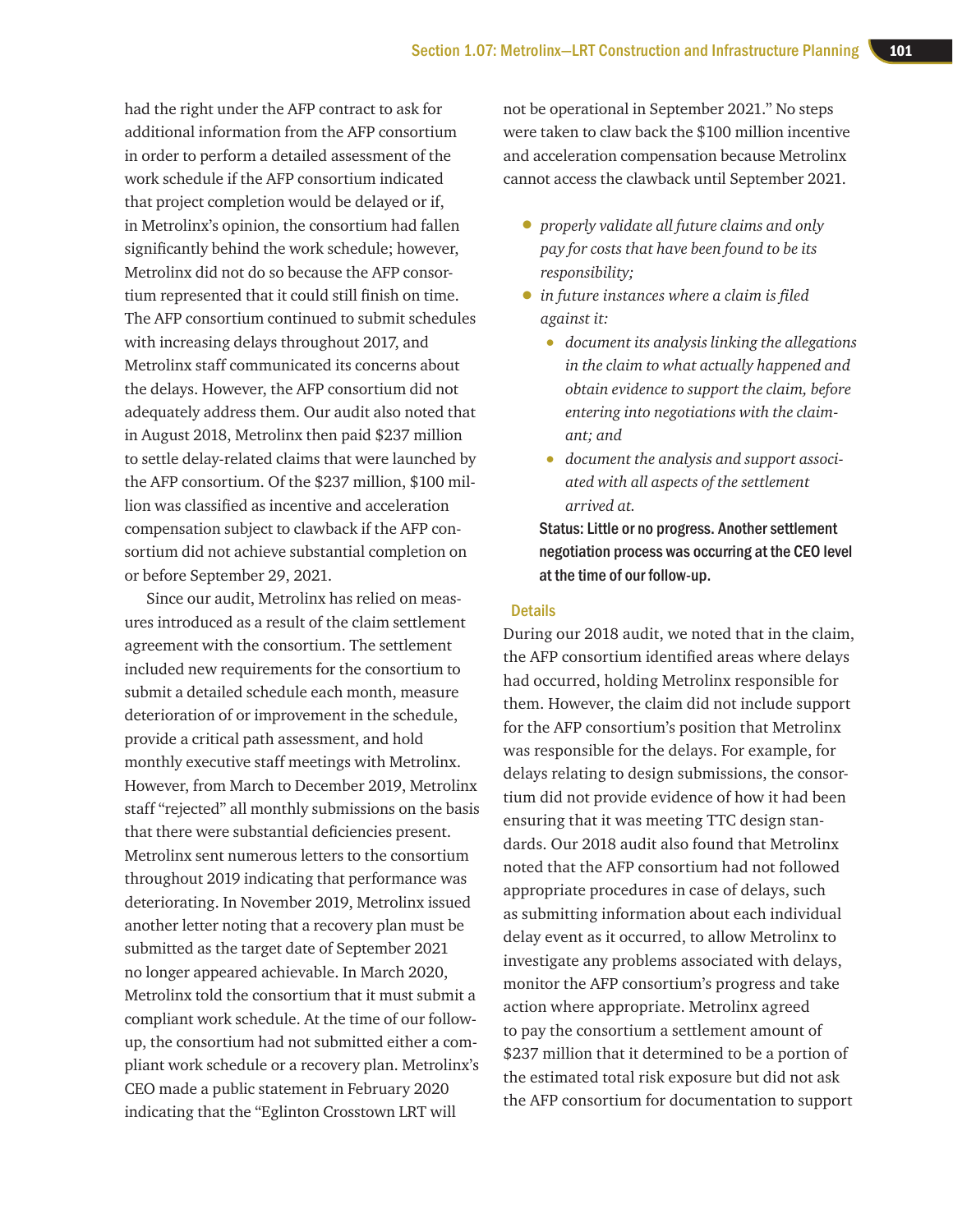the claim amount. In addition, we also noted that, where Metrolinx had assessed that delays might have been of its own making, it did not have sufficient documentation to justify the amount of the settlement paid by Metrolinx.

Since our audit, Metrolinx has received 132 new claims from the consortium, and all were unresolved. Metrolinx noted the reason for this is that the consortium ought to have reasonably known that the issues in the claims existed prior to the 2018 settlement agreement or due to the fact that evidence in support of its claims had not been submitted in accordance with their contractual requirements or in the timely manner that is contractually required. Nevertheless, we discovered that Metrolinx was again engaged directly in negotiating a settlement agreement, with no substantial changes in its process to document the validity of allegations and evidence to demonstrate the credibility and the value of the claims made by the consortium and to inform Metrolinx in its negotiations. Although the settlement was not finalized, this situation was not disclosed to us by Metrolinx as of September 2020. We obtained information that this was occurring through our own means.

#### Recommendation 6

*To provide for clarity and a shared mutual understanding of risk responsibility between public-sector and private-sector parties to AFP contracts, we recommend that Infrastructure Ontario ensure AFP contracts are drafted reflecting the maximum feasible transfer of risk to the private sector established in the initial value-for-money assessment justifying the use of AFP for the project.*

Status: In process to be implemented. The effectiveness of changes made is not yet clear.

#### **Details**

Our 2018 audit noted that as part of the government's decision to use the AFP approach on the Eglinton Crosstown LRT project, Metrolinx, in conjunction with Infrastructure Ontario, completed a value-for-money assessment that detailed the many risks (such as contamination and permit delays) the project could encounter. In its agreement with the AFP consortium, it retained responsibility for some, but not all, of these risks. At the time that the assessment was performed (before the contract was signed), Metrolinx and Infrastructure Ontario estimated that Metrolinx was retaining about \$563 million of risks. When we reviewed this assessment in light of the claim, we similarly estimated, with input from Infrastructure Ontario, that approximately \$66 million worth of those risks could relate to factors identified in the claim prior to the awarding of the contract. We confirmed the \$66 million with Infrastructure Ontario. However, the August 2018 settlement of \$237 million significantly exceeded this amount.

Since our audit, the province has introduced Bill 171 (the *Building Transit Faster Act, 2020*), which received royal assent in July 2020. Some of the measures in the Bill seek to reduce risks to Metrolinx raised by development adjacent to transit corridors by the private sector. For example, prior to the Bill, a third party could receive development permits from a municipality for development work on property adjacent to a Metrolinx project. If the work impacted Metrolinx's construction, Metrolinx would have to go through a municipal process to change or stop the permit, which could lead to months of delay. However, Metrolinx indicated that it is now in control of issuing permits that fall within the transit corridor.

During November and December 2019, Infrastructure Ontario and Metrolinx jointly conducted a series of consultations regarding risk transfer under previous project agreements. It also consulted with the project team of the Montreal LRT project, the Edmonton LRT program and the Sydney, Australia Metro program. Metrolinx heard from Infrastructure Ontario that there is a decreasing willingness by contractors to assume responsibility for risks that could not be accurately priced or controlled, such as site conditions, geotechnical risks and utilities. The result of Infrastructure Ontario's review were draft terms and conditions published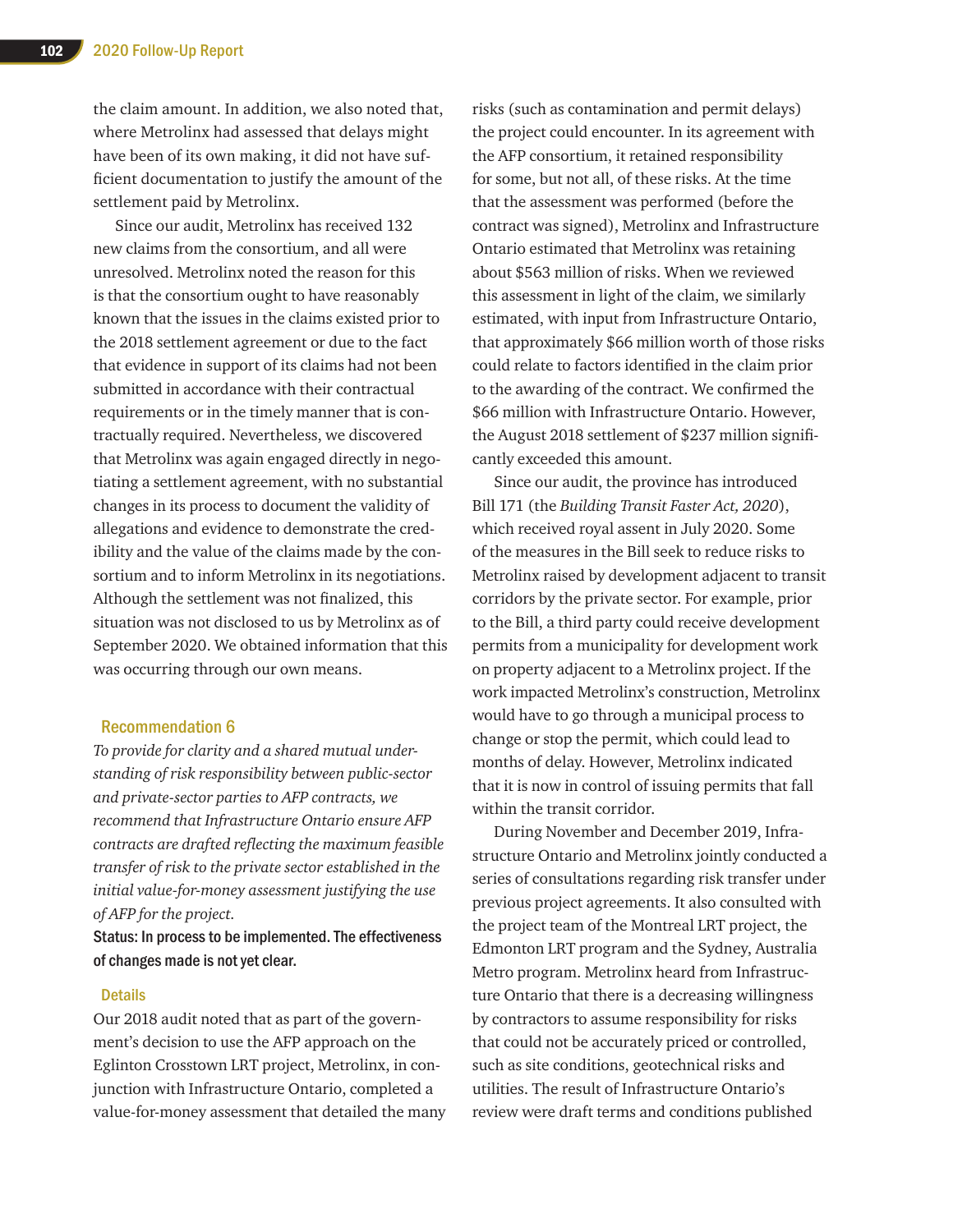in March 2020 to change the risk transfer framework. These changes had been included in all of the more recent subway projects, such as Eglinton West Tunnel, Scarborough Subway Extension, and the Ontario Line. For example, Infrastructure Ontario and Metrolinx indicated that they decided to retain more risk in AFP projects than before. It explained that it now needs to retain certain risks, such as those related to geotechnical and site conditions, utilities, permits and licences due to the unpredictable nature of these elements. However, Infrastructure Ontario and Metrolinx indicated that they introduced enhanced due diligence with respect to site conditions in order to better manage the risk. For example, it introduced a more detailed geotechnical report with a set of assumptions or baselines for interpreting the geotechnical data that a contractor can assess and price accordingly. This report has parameters for geotechnical conditions. If geotechnical conditions are outside those parameters, the risk is supposed to be the province's; otherwise the risk is supposed to be with the contractors, with the intention to limit opportunities for disputes. Infrastructure Ontario has indicated that it implemented these contract changes for RFPs starting in August 2020. The impact of the above-noted change is still unclear and unproven.

#### Recommendation 7

*To rectify the design submission and content problems being experienced so that there are no undue delays in the future and to ensure that the Eglinton Crosstown Light Rail project is built according to agreed-upon requirements, we recommend that Metrolinx work with the AFP consortium to:*

• *promptly resolve issues identified by Metrolinx's technical advisors and the TTC regarding designs that do not meet project requirements and specifications;*  Status: Little or no progress.

#### **Details**

Our 2018 audit found that the majority of the designs being submitted for review by the consortium were incomplete or missing technical details. For example, we found that by September 2018, of the 2,655 designs submitted, 1,663 (63%) had issues requiring the AFP consortium to either resubmit (for 254, or 10%, of the designs) or provide more information showing how it is addressing a noted problem (for the remaining 1,409, or 53%, of the designs).

Since our audit, Metrolinx technical advisors noted that the consortium was continuing to experience design issues. In October 2018, Metrolinx wrote to the AFP consortium to restate the need going forward to ensure that project designs meet project requirements and specifications, and requested that a working group meeting be convened with them related to improving their design submissions process. The consortium responded saying that Metrolinx's requests were above and beyond existing obligations and that it would meet the substantial completion date of September 2021. Metrolinx continued to note issues with the quality of designs, sending eight letters between January and November 2019. In October 2019, Metrolinx's letter to the consortium included a summary of potential delays that were identified in the consortium's work schedule, pushing substantial completion to October 2021. At the end of November 2019, Metrolinx received a work schedule that pushed substantial completion to May 6, 2022. In March 2020, Metrolinx wrote to the consortium noting that it had failed to submit detailed narratives to support the work schedule as required by the contract since November 2019. It said that the consortium would be at risk if it was assessed that it had built the infrastructure in a manner that was not in compliance with the design or the requirements of the project agreement. For example, site instructions are expected to be submitted once the final design has been approved; however, these were being submitted prior to reaching full design approval or "reviewed" status. This was occurring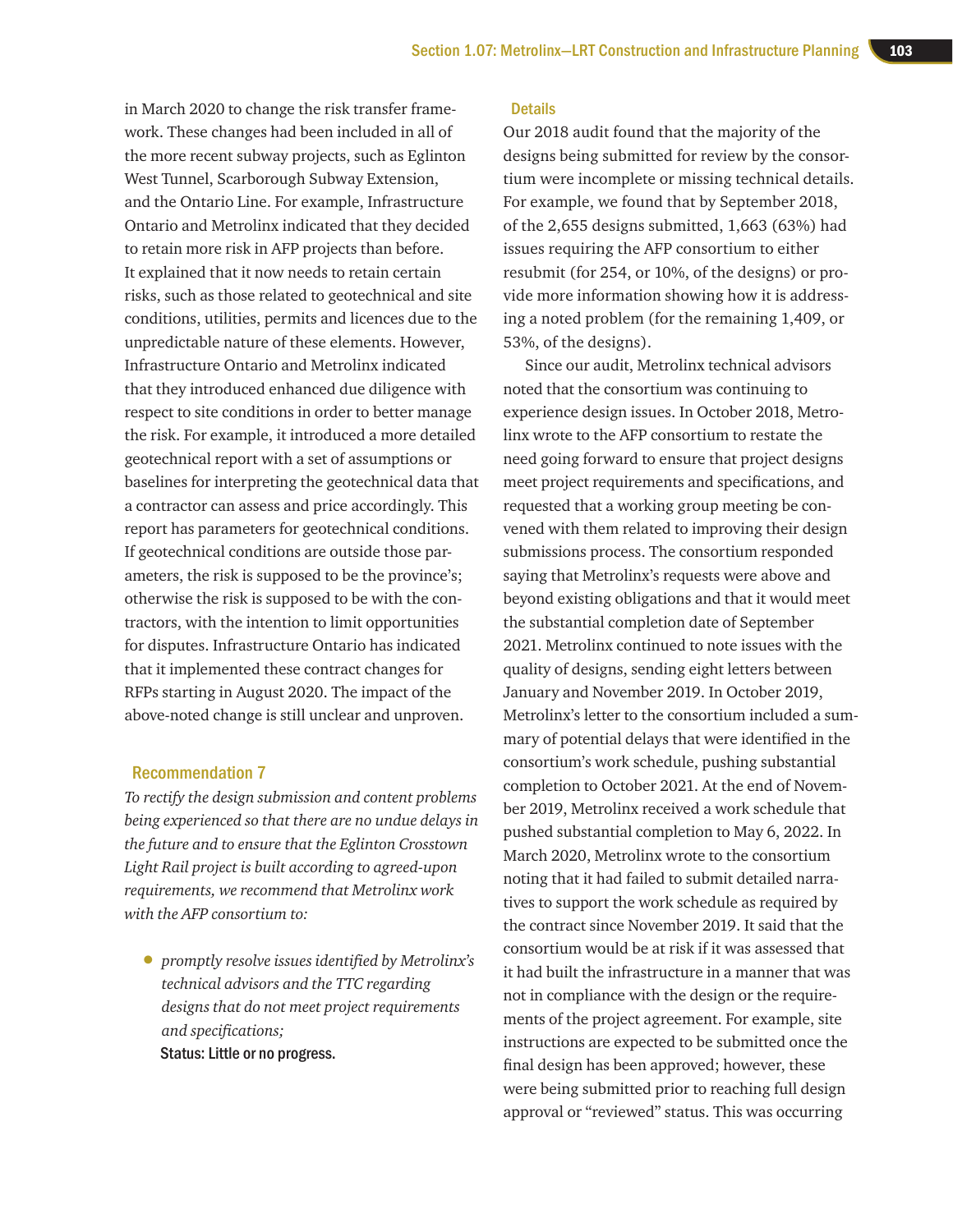due to the consortium proceeding to "build at risk" in the absence of finalized designs. At the time of our follow-up, there were 380 rejected design submissions, with the consortium continuing construction at risk of non-conformance. Although Metrolinx can also issue a non-conformance report and insist that the matter at fault be rectified, we noted that Metrolinx has not acted on this and has only issued one design-related non-conformance notice since the time of our last audit.

• *minimize the number of partial designs submitted to facilitate design review and approval by Metrolinx's technical advisors and the TTC.* Status: Little or no progress.

## **Details**

During our 2018 audit, we found that in order to expedite construction on the project, the AFP consortium decided to and routinely submitted partial designs to Metrolinx for review. The technical advisors noted that the submissions were sometimes provided in an illogical sequence or were too fragmented. This necessitated inefficient extra reviews by Metrolinx staff, which were undertaken without all the required information having been provided. For example, the AFP consortium submitted some station designs before submitting designs for excavation and shoring work (work to temporarily support or prop up structures in danger of collapse during construction), which precedes station construction. The AFP consortium had also submitted station designs before providing a complete hazard log, so the Metrolinx technical advisors could not evaluate if the station designs were safe and controlled the risk of hazards.

Since our audit, no improvements have occurred as Metrolinx's project agreement with the AFP consortium was not renegotiated to include provisions that would allow Metrolinx to restrict partial submissions. Metrolinx can encourage the AFP consortium to submit its designs in a size and sequence that optimizes the design process and conserves the resources of all parties. However,

as noted earlier, under the project agreement, the consortium can and did choose to proceed "at risk," that is, proceeding knowing that it was assuming responsibility should it later be assessed that it has built the infrastructure in a manner not in compliance with the design or with the requirements of the project agreement. This has not changed since our 2018 audit.

#### Recommendation 8

*To support accurate and transparent budgeting of costs on all transit projects, we recommend that Metrolinx continually consult with relevant stakeholders on cost estimates as part of the budget-setting and cost-monitoring processes.* Status: In the process of being implemented by September 2022.

#### **Details**

Our 2018 audit found that Metrolinx agreed to pay the TTC additional operating costs incurred because of disruptions, requiring the TTC to run buses on alternative routes. However, we found that Metrolinx did not consult the TTC when it initially budgeted these costs at \$19 million in December 2014. By the time of our audit, this initial budget had been fully used up. In August 2016, Metrolinx asked the TTC to provide an estimate for the remainder of the project. The TTC projected costs of \$72.5 million.

Since our audit, Metrolinx has continued to work with the TTC on the question of cost reimbursement related to bus services. In March 2020, Metrolinx indicated that it implemented an enhanced process and oversight mechanism to ensure collaboration with relevant stakeholders. The new framework, which was developed in collaboration with the City of Toronto, TTC and Ministry of Transportation, relates to a number of regional transit programs in delivery, such as GO Expansion and LRT and subways programs. For example, the framework was used to determine an appropriate fare collection solution for the Eglinton Crosstown LRT, with particular focus on where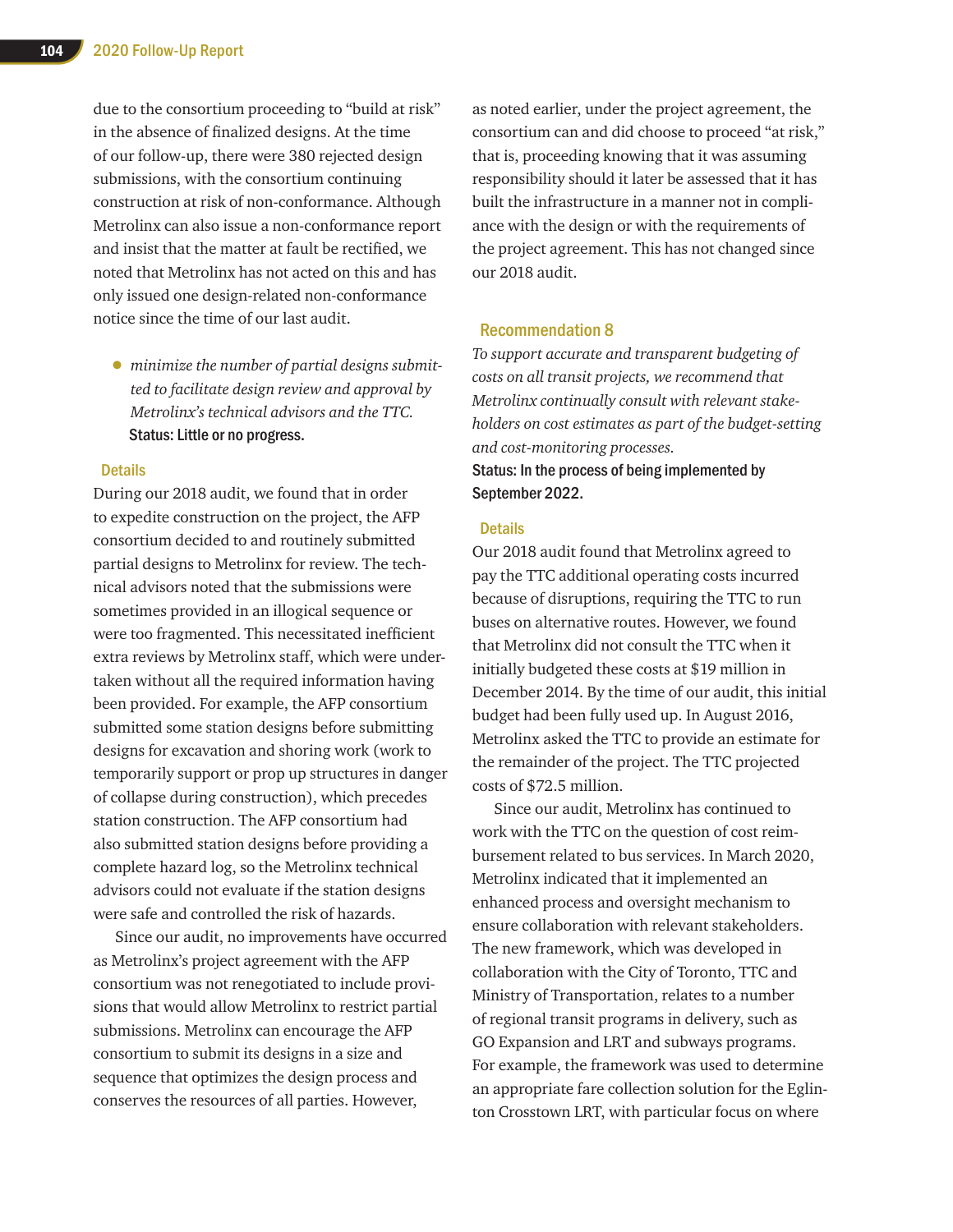and whether to make use of fare gates. This matter was managed within the governance framework through a newly formed Rapid Transit Steering Committee. Based on deliberations there, a working group was assembled involving relevant staff from Metrolinx and the TTC that allowed Metrolinx to propose an option with an associated budget estimate intended to address the TTC's operational preferences. This approach intends to provide budget certainty to both parties; timely resolution of a critical scope question prior to a point when resolution might have entailed significant impact on the project's cost or schedule; and alignment between the TTC, as future operating partner, and Metrolinx, the asset owner and electronic fare system provider. However, on the question of cost reimbursement related to bus services, Metrolinx noted that arbitration was initiated by the TTC in November 2019 regarding the issue and is due to start in late 2020 or early 2021. Metrolinx also noted that cost negotiations related to the arbitration started in March 2020 and are ongoing.

# Metrolinx Continues to Use the Same Primary Consultant and Sub-consultants for Consulting Services without Issuing Public Requests for Proposal

## Recommendation 9

*To ensure that value for money is obtained from contracted services, we recommend that Metrolinx:*

• *evaluate if its current use of consultants in their current capacities is justified and adjust where appropriate to reduce the dependency on one consulting firm;*

Status: In progress of being implemented. Metrolinx still has a dependency on one consulting firm since 2010.

• *conduct a request-for-proposal process to procure defined program management services;*

Status: Will not be implemented. The Office of the Auditor General continues to believe that this would be a reasonable process to undertake given that the same primary consultant has benefited from Metrolinx's business since 2010 without conducting an open Request for Proposal.

• *before extending contracts, evaluate and document whether it would be more appropriate to retender;*

Status: Little to no progress. Metrolinx only justified the continued use of its current contractors versus conducting an open-market RFP given the large value of the contract.

#### **Details**

Our 2018 audit noted that Metrolinx procured a consulting firm in 2010 to provide program management services for the LRT projects without adequately detailed documentation to demonstrate that it had assessed the extent of the required services against the level and type of resources required to deliver the projects.

Since our audit, in October 2018, Metrolinx undertook an internal evaluation exercise to justify its extensive use of the same contractor staff it has been using for many years prior to extending the consultant's contract. Metrolinx conducted an examination of overall spending on consulting in its capital program as compared with international comparators and assessed the consultant's hourly rates in hindsight against similar recently procured contracts. Management reached the conclusion that Metrolinx would get the best value by continuing with its present consultant, and should extend its contract to December 31, 2022, at a cost of \$293 million. This analysis, including other alternatives, was presented to the Metrolinx Investment Panel on January 22, 2019, and to the Metrolinx Board of Directors, which endorsed management's recommendation in February 2019. As part of the assessment, Metrolinx also plans to reduce its reliance on consultants over the contract period, ending on December 31, 2022. The strategy also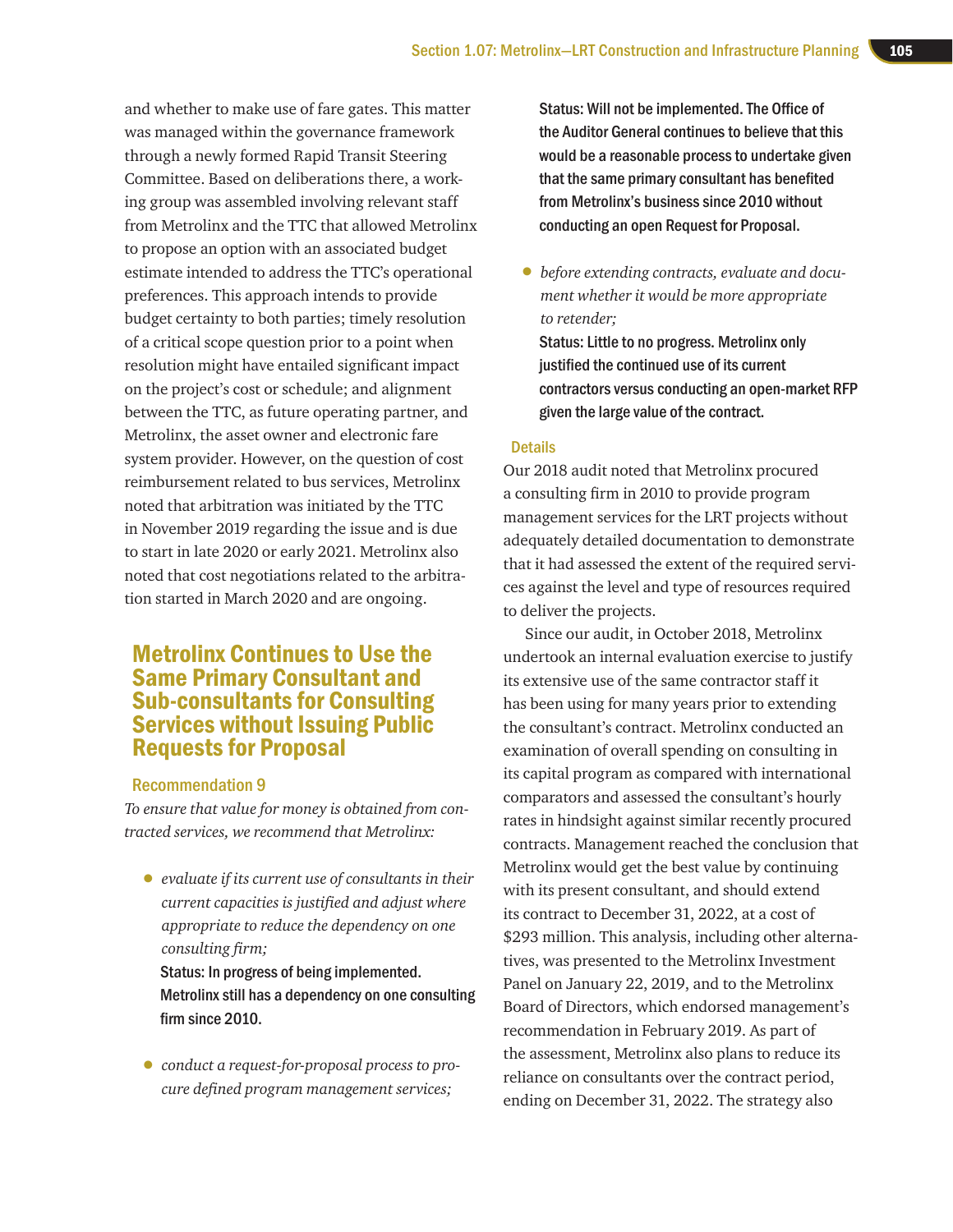determined that there should be a planned gradual transition as certain duties are transferred to Metrolinx, Infrastructure Ontario or other suppliers.

• *establish the scope of work and budget before procuring consultants and use this to assess proposals from bidders.*

Status: In process of being implemented. Metrolinx continues to use the same consultant and has had the consultant commence work prior to formal work approval.

#### **Details**

During our 2018 audit, we noted that by June 2014, Metrolinx was on track to spend all of the \$44 million it had budgeted for a consultant providing program management services on five rapid transit projects. Metrolinx explained that it had spent the originally contracted amount faster than anticipated because of extra costs incurred when the TTC withdrew from the day-to-day management of the LRT projects in mid-2012. When we tried to confirm the nature and reasonableness of those extra costs, Metrolinx could not provide us with detailed evidence to show us what had been done to justify paying for them. We also noted that Metrolinx extended the original \$44-million value of the consultant contract by \$75 million in 2014. Metrolinx did not re-tender for these extensions competitively as it wanted vendor continuity and believed that, at that point, introducing a potentially new consulting firm would cause delays. Metrolinx indicated to us that it had assessed workforce planning to determine the configuration of in-house and consultant resources, but it was unable to clearly show us how this work led to an amount of \$75 million for the extension.

Since our audit, as noted above, Metrolinx determined that it will continue its dependence on this sole management consultant. Metrolinx introduced an amendment to the contract in April 2019, which states that the consultant shall not proceed with work unless authorized by Metrolinx in the form of a "Work Plan Release." The plan must include

information on services or work to be performed; an itemized quote for the performance of the task, including the estimated hours for each position to perform the required services or work; a schedule identifying key milestones and deliverables; any requirement for specialized services or subconsultants, and any other information Metrolinx may require. Metrolinx senior management approved the work plan on July 22, 2019. However, Metrolinx notes that work commenced on projects outlined in the plan on April 1, 2019, before it was finalized. In order to meet the contractual requirement of having an approved work plan before the start of the fiscal year, and to continue critical support from the consultant for the capital program, Metrolinx formally requested the consultant to continue its services for a period of three months (April through June 2020) with the condition that no changes would be made to existing resource levels from the previous year without Metrolinx approval. This was conveyed through a formal letter issued on March 30, 2020. In addition to the primary consultant contract, Metrolinx updated its procurement policy for all other consultant contracts in September 2019 to include requirements for detailed submissions of work deliverables and estimates of costs represented in statements of work and related budgets.

#### Recommendation 10

*To ensure cost-effective planning for, and acquisition and management of, consulting services, we recommend that Metrolinx:*

• *thoroughly assess the nature of the work requirements under these contracts to determine whether a separate procurement, as per its policy, is warranted;* Status: Little or no progress.

#### **Details**

During our 2018 audit, we noted that, in some cases, Metrolinx requested its primary consultant to engage subconsultants and had used a number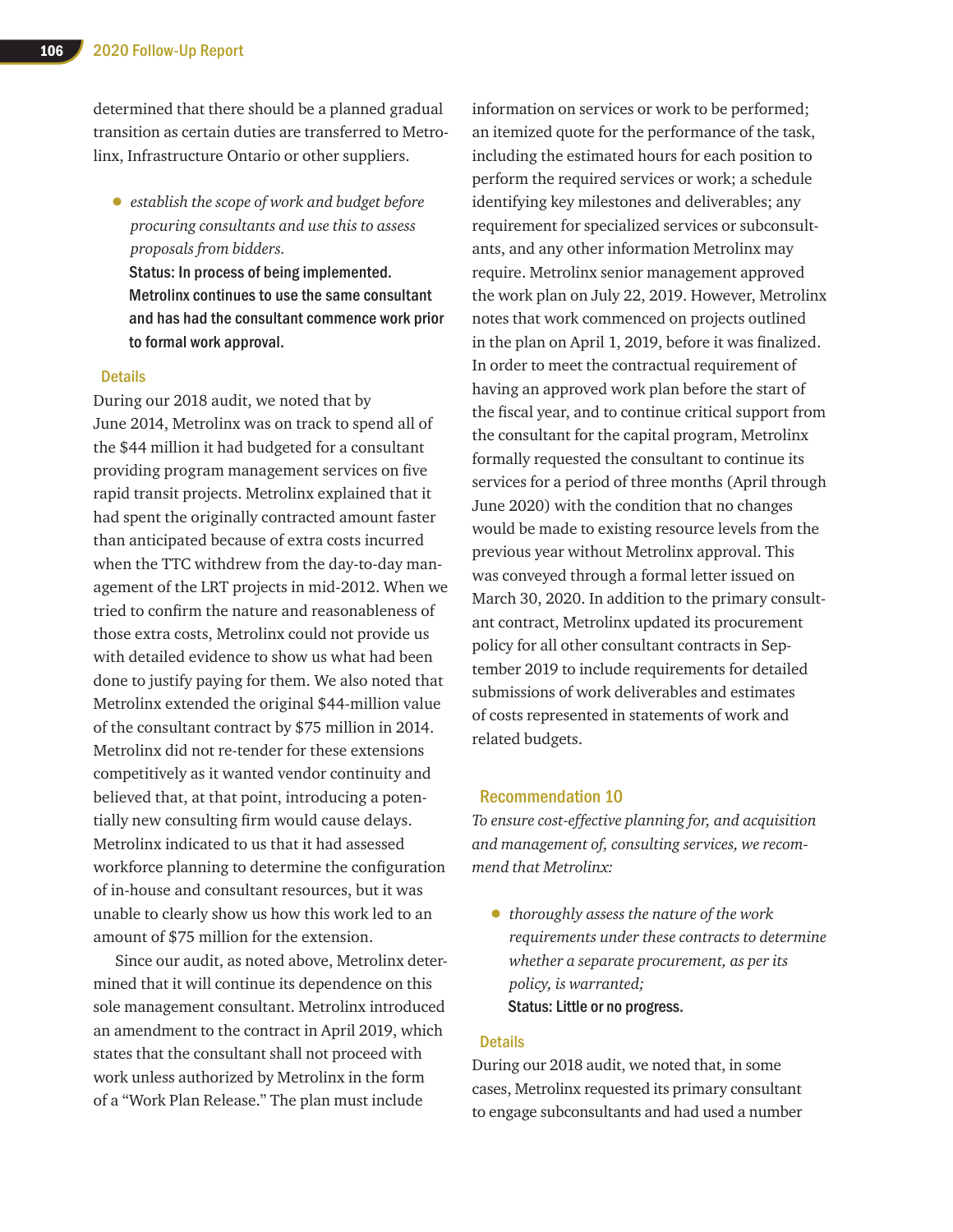of them regularly for several years. In one example, the consultant paid \$7.4 million over five years to a subconsultant for engineering-related advice. In these cases, Metrolinx could not provide documentation showing why competitive procurement was not considered. We also found that the primary consultant also charged Metrolinx a mark-up of 2.5% of the subconsultants' charges for it to administer subconsultant agreements, which represented \$1.4 million in charges by June 2018,

Since our audit, in April 2019, Metrolinx amended the contract with the program management consultant, removing the 2.5% mark-up and implementing a new process called "Subconsultants Approval Process for Project Management Services Contracts." The new process contains three key controls: a requirement that there be a detailed review to determine whether in-house expertise is already available among current consultant staff for the proposed subconsultant work; senior management approval; and a validation of charge rates and time. Metrolinx notes that no new subconsultants were procured since our audit and therefore no thorough assessments were conducted. However, over the period of December 2018 to June 2020, Metrolinx still spent an additional \$51 million on subconsultants through its existing contract with its primary consultant. Metrolinx did not assess the nature of the work requirements for these subconsultants under these contracts and did not assess whether a separate procurement was warranted as per its new policy.

- *review the rates of subconsultants to ensure they are reasonable;*
- *document its review and approval that payments are only being made for work completed within the scope of the contract.* Status: Fully implemented.

#### **Details**

Metrolinx implemented a process for assigning remuneration rates to consultants and subconsultants at the time of their hiring as part of the April 2019 contract amendment with the primary consultant. At the time of adding a contractor, its remuneration rate is established based on internal benchmarking to the same or similar positions already established under the main contract, and the new staff's qualification and experience. This process establishes the required qualifications and experience, as well as maximum remuneration rates, for all contractor and subcontractor roles. Furthermore, in August 2019, Metrolinx implemented an invoice approval process to ensure that consultants are only paid for work that they were hired to complete. Metrolinx notes specific tasks to assigned work, undertakes bi-weekly timesheet review and approval, and analyzes the reasonableness of the costs. The analysis includes checking overtime hours to ensure that they are reasonable and that a contractor has not erroneously entered time spent on an unrelated project, and also conducting a payroll-over-payroll hourly analysis to identify any anomalies.

#### Recommendation 11

*To improve accountability for payments made and work requested under the contracts, we recommend that Metrolinx establish rigorous and disciplined processes that:*

- *explicitly detail all deliverables for work requests before the requests are formally approved;*
- *require formal approval of work requests be documented before any work begins;*  Status: Fully implemented.

#### **Details**

Our 2018 audit found that Metrolinx did not always specify the scope of and rationale for work in its work requests. The work done ranged from attending meetings to providing input on different topics as requested by Metrolinx. In cases where Metrolinx brings a subconsultant on board to advise, there are no physical deliverables. Tracking the work done can occur only by tracking the time the subconsultant spends on key deliverables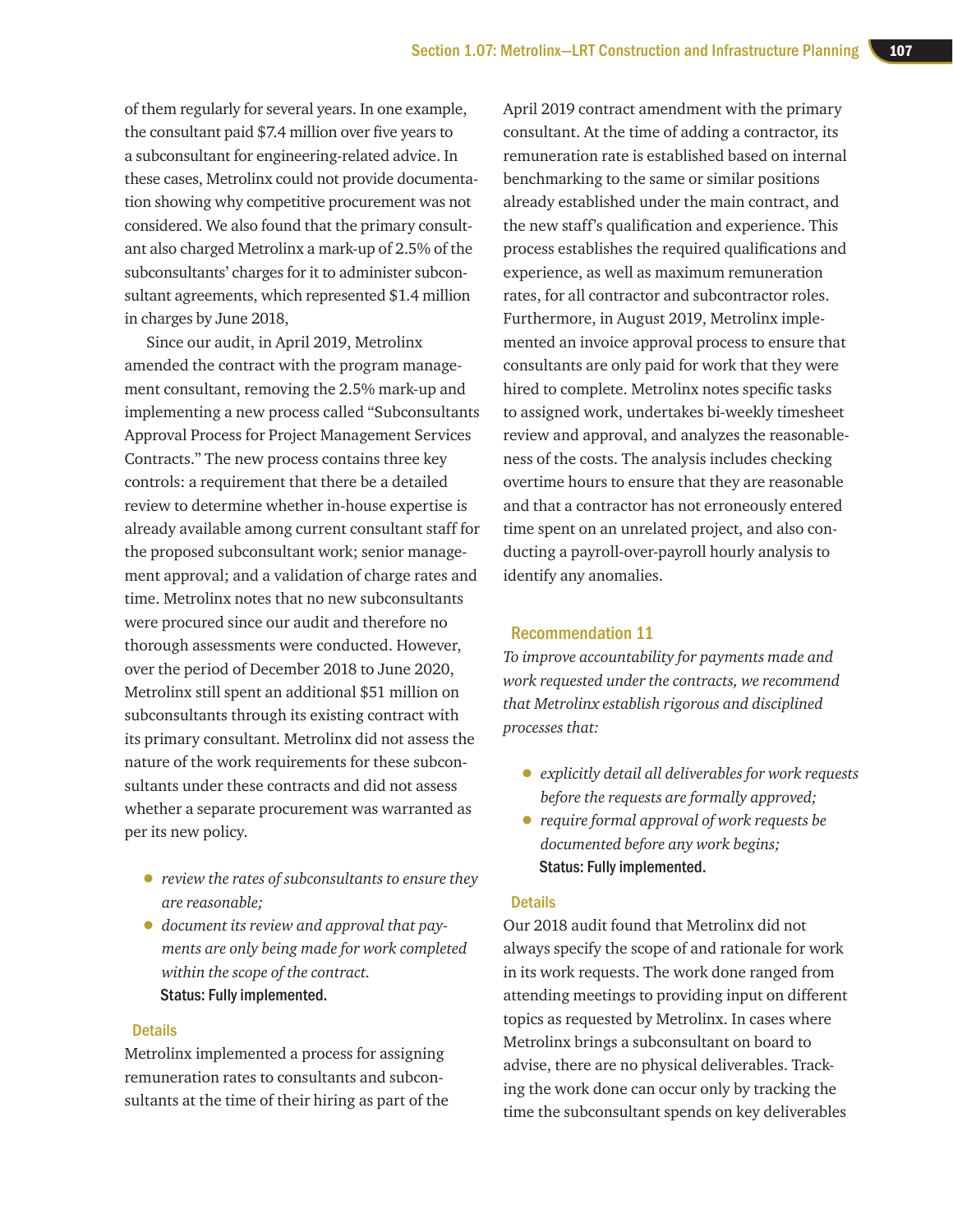and assessing the subconsultant's performance. However, our 2018 audit found that Metrolinx had not done this adequately. Our 2018 audit also found that work was not approved before it began. In a number of instances, we noted that Metrolinx issued requests for subconsultants to do work they had already started or even completed. For example, Metrolinx revised a work request on September 14, 2017, for work the subconsultant did between April 1, 2017, and September 30, 2017. In another example, Metrolinx issued a work request on December 17, 2015, for work the subconsultant did between August 2015 and October 2015.

Since our audit, Metrolinx has introduced an amendment to the primary consultant contract in April 2019, which states that the consultant shall not proceed with the work unless authorized by Metrolinx in the form of a "Work Plan Release." The plan must include information on services or work to be performed; itemized quote for the performance of the task, including the estimated hours for each position to perform the required services or work; a schedule identifying key milestones and deliverables; any requirement for specialized services or subconsultant; and any other information Metrolinx may require. Metrolinx senior management approved the work plan on July 22, 2019.

• *monitor compliance with the new policy on approval limits for spending.* Status: Fully implemented.

#### **Details**

During our 2018 audit, we noted that although Metrolinx had a policy that defines the approval limits for signing new contracts, it did not have a policy on the limits for authorizing spending under contracts once they were approved. As such, we found no approval limits for spending on subconsultant contracts. Under Metrolinx's policy for new contracts, a director, for example, could approve a new contract only if it was worth less than \$250,000, but the same director could authorize spending for work requests under an existing

approved contract for any amount. In December 2017, changes were made to the approval policy for new contracts whereby individuals less senior than the Chief Capital Officer are held to the same maximum-dollar limits in approving work under existing contracts as they must follow in signing new contracts.

Since our audit, Metrolinx confirmed that all commitments above \$250,000 must now be approved by the Vice President. Metrolinx also provided certificates of payment for invoices between June 2018 and June 2020 which confirmed that the approval policy was followed accordingly.

#### Recommendation 12

*To provide for effective oversight of the work done by consultants, we recommend that:*

• *Metrolinx enforce the requirement that annual work plans contain complete details on time estimates, key milestones and deliverables;* Status: Fully implemented.

#### **Details**

Our 2018 audit noted that under three consulting contracts for program management services, Metrolinx listed tasks for the consultant to perform, and the consultant was to use that list to provide Metrolinx with a detailed annual work plan. However, our audit found that only the first annual work plan for the original contract, from August 10, 2010, to March 31, 2011, had these details. The subsequent annual work plans did not. Rather, they described tasks to be completed with no breakdown of the budgeted hours and costs per person, and no start and end dates.

Since our audit and as described in **Recommendation 11**, Metrolinx introduced an amendment to the contact in April 2019, which states that the consultant shall not proceed with the work unless authorized by Metrolinx in the form of a "Work Plan Release" that contains time estimates, key milestones and deliverables. In addition, work plans external to the annual work plan are to be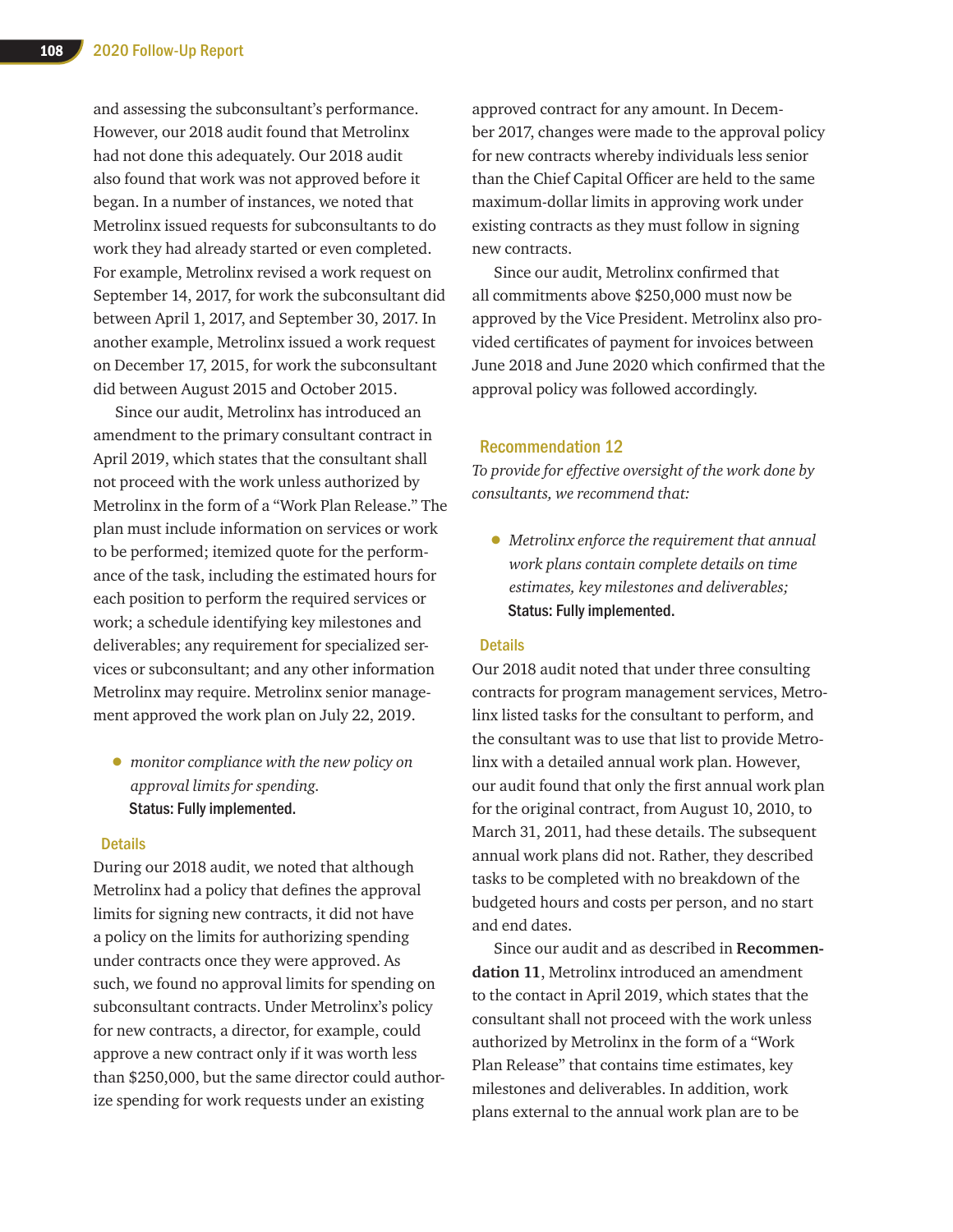reviewed and approved according to the "Task Approval Process," which requires that all work completed by the consultant is detailed (including a scope of work, budget, personnel and rate details) and formally approved before work begins.

• *Metrolinx staff directly overseeing the work of consultants verify invoices against the specific requirements of the detailed annual work plans and assess the reasonableness of the hours charged before payments are approved.* Status: Fully implemented.

#### **Details**

During our 2018 audit, we noted that contracts required consultants to submit invoices and a progress report on the annual work plan every month. However, we found that the contract administrators reviewing the monthly invoices for payment were not directly responsible for overseeing the consultant's work. The person consultants directly report to did not review whether the consultant had done the work satisfactorily and that the hours charged for the work were reasonable. Contract administrators' review of invoices was limited and mainly checked for compliance with contract terms and that the amounts were within the approved budgets. We did note that, during our audit, Metrolinx improved its review of invoices. Starting with the June 2018 invoices, Metrolinx personnel directly oversaw the consultants' work review and approved invoices for payment.

Since our audit, Metrolinx introduced several revisions into contracts to help oversee and verify hours charged. Starting in June 2018, the consultant was required to submit invoices with a detailed report of staff hours and work performed. Through the implementation of the task approval process and the timesheet approval process in April 2019, Metrolinx is able to monitor consultants to ensure that all work completed is directly tied to an approved work plan. At the start of every contract year, work releases (similar to a work order) are created based on budgets in the Annual Work Plan.

These work plans provide details on key milestones, an estimated budget and timelines. Consultants and subconsultants must book their hours to a work release that has been approved according to the Metrolinx approval limits. As such, when Metrolinx reviews the hours charged to a specific work release, it is able to verify that the work completed directly ties to requirements outlined in either the Annual Work Plan or to an approved external task.

#### Recommendation 13

*To help Metrolinx hold its consulting firms accountable for high-quality services delivered in a timely manner, we recommend that Metrolinx develop and include in all its contracts provisions to address and mitigate, in a timely manner, issues arising from poor performance of contractors.* Status: Fully implemented.

#### **Details**

Our 2018 audit found that Metrolinx did not formally assess the quality of services provided by a consulting firm with contracts valued at \$44 million before it allocated another \$83 million to the consultant. We also found that in fall 2017, a member of Metrolinx senior management observed that the consulting firm was underperforming. We noted that it could not be demonstrated that the consultant had done the work to fully meet Metrolinx's needs, and no formal evaluations of the consulting firm were being conducted by Metrolinx.

Since our audit, following direction from its Board of Directors made in April 2019, Metrolinx incorporated enhanced contract terms to ensure vendor performance. To comply with the Board's direction, Metrolinx renegotiated terms with the primary consultant and obtained a formal agreement that allows Metrolinx to measure the consultant's performance and impose financial penalties at the end of year, if applicable. The new mechanism for imposing penalties, with which the primary consultant agreed, took effect on April 1, 2020. In addition, in March 2020, the primary consultant agreed to a set of key performance indicators to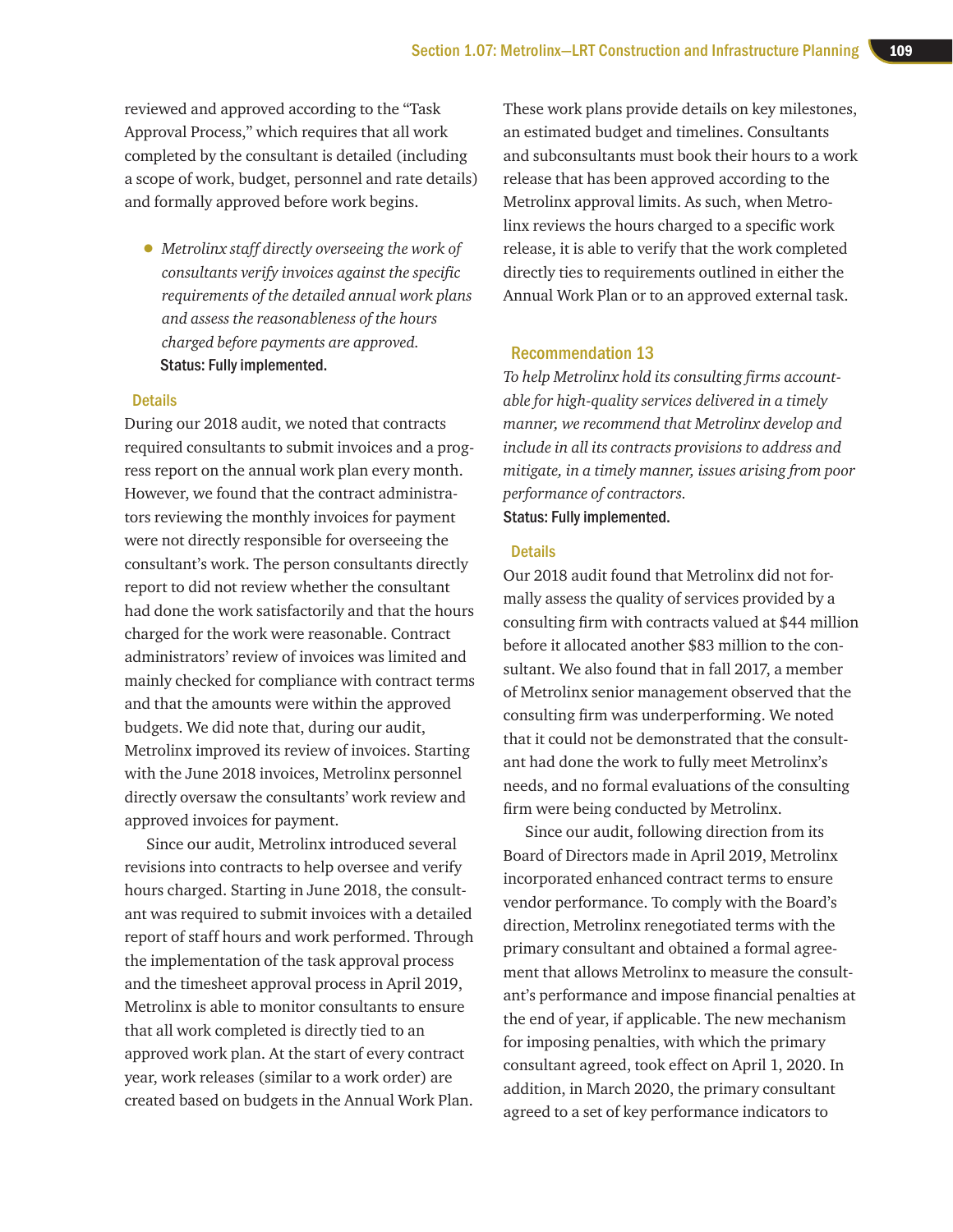monitor performance, including the timely drafting of invoices, submission of task plans and completion of deliverables. Metrolinx will be able to hold back payment of the primary consultant's invoices if its performance is not satisfactory.

# Metrolinx Procured Vehicles Early, without Fully Addressing the Risk that Plans Could Change

#### Recommendation 14

*To help ensure that future transit projects are delivered as smoothly and cost-effectively as possible, we recommend that for each project Metrolinx produce a detailed, integrated plan that identifies the project's infrastructure and vehicle needs, and adequately addresses uncertainties around the project, before fixing the timelines and starting procurement.* Status: Fully implemented.

#### **Details**

Our 2018 audit found that a Metrolinx study completed in October 2009 noted significant uncertainties related to the purchasing of vehicles for its LRT projects. These uncertainties included the type of vehicle required, the diameter size of tunnels, and the engineering challenges of an LRT intersecting with GO trains, TTC subway lines and buses. We noted that, although uncertainties related to vehicle specifications (such as the low-floor requirement, the size of the vehicles, and the technology to be used) were resolved before the vehicle contract was signed, procurement for the main AFP contracts to design and build the LRT lines had not yet begun when the vehicle contract was signed. Despite not having the main AFP contracts in place to design and build the LRT projects, Metrolinx contracted with Bombardier for the vehicles in June 2010 without adequate provisions in the contract to address the risk of changes to plans. Due to provincial and municipal government decisions, including the cancellation of the Scarborough LRT, the lack of adequate provisions led to about \$49 million in additional costs for vehicles.

Since our audit, Metrolinx has incorporated vehicle needs assessment as part of its Investment Panel process, in which senior ministry staff review and provide approval at several stages. (See **Recommendation 2**.) For vehicle procurement, documentation presented to the panel must pass through three stages, with each stage requiring several different assessments. For example, the Investment Panel declined a vehicle purchase due to incomplete information on lifecycle maintenance, the option of refurbishing existing vehicles, and costs of leasing versus buying. The process now requires all transit investments to include a component where infrastructure and vehicle needs for a project must be reviewed and approved before fixing timelines and going to procurement.

## Recommendation 15

*To encourage suppliers to meet their contract commitments, we recommend that Metrolinx include additional provisions in contracts to protect it from incurring additional costs because of delays.* Status: Fully implemented.

#### **Details**

Our 2018 audit found that in October 2014, Metrolinx's then CEO wrote Bombardier that "we are losing confidence in Bombardier's ability to deliver service-ready vehicles without a substantial change in approach." In 2015, Bombardier missed its deadline to provide a functional pilot LRT vehicle for testing because of quality and manufacturing issues. With problems and delays continuing, Metrolinx tried to cancel the Bombardier contract in 2016. However, Bombardier chose to dispute the proposed termination. It was only by the end of 2017, two years after the initial deadline, that pilot vehicles were ready for testing. We noted that, as of June 2018, Metrolinx had incurred about \$25 million in external costs (for consultants and lawyers) in dealing with Bombardier's delays.

Since our audit, Metrolinx has amended contracts or introduced provisions in contracts intended to protect it from additional costs because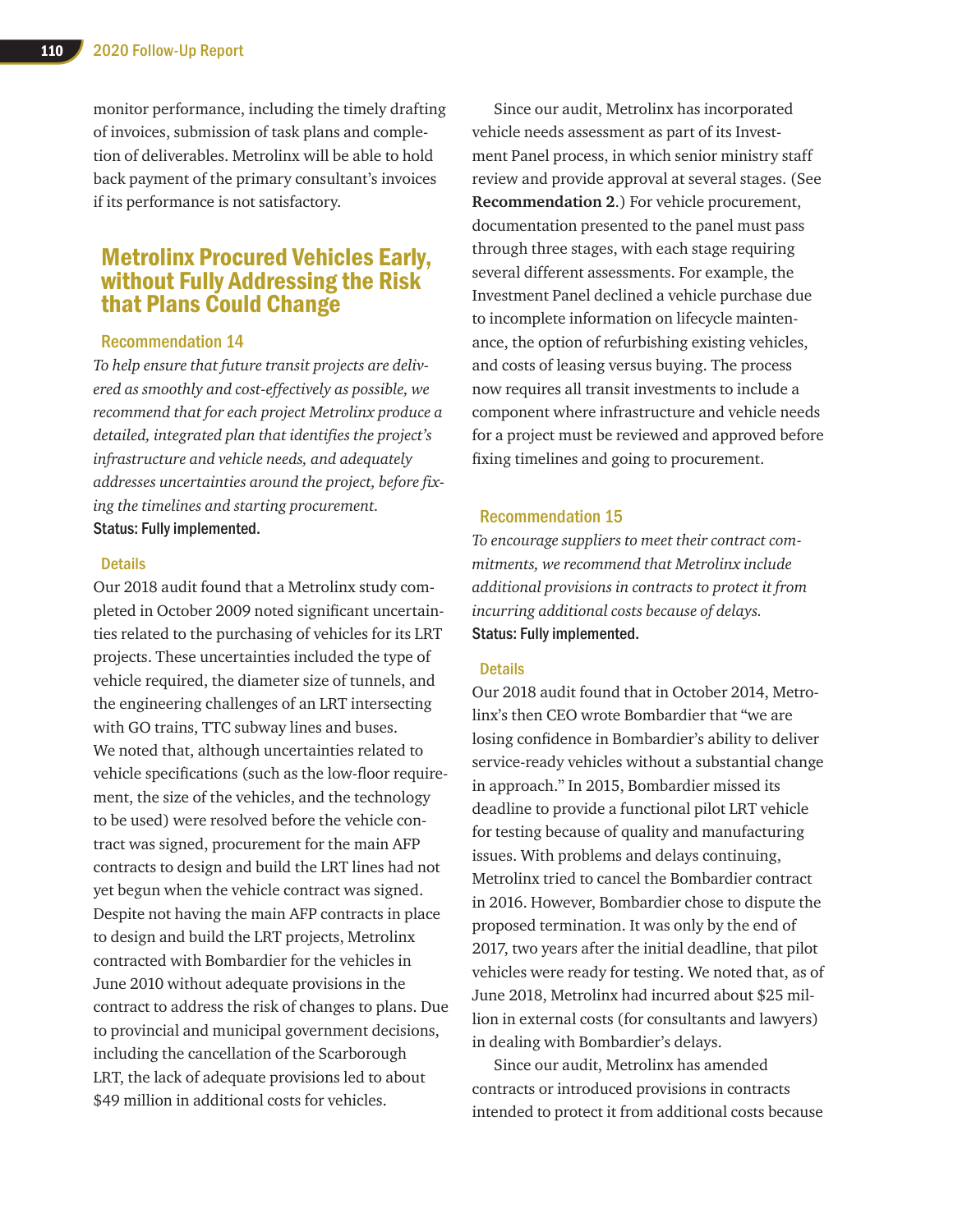of delays. For example, Metrolinx introduced a new provision for the Hurontario LRT project that is supposed to transfer the risk and responsibility for design, manufacturing, delivery, testing and commissioning of vehicles to the selected contractor. Metrolinx negotiated the terms of this agreement with the vehicle provider, Alstom, between August 2017 and April 2019, finalizing the agreement in October 2019. This agreement intends to protect Metrolinx from the risk of additional costs that might arise from possible communications problems between systems on the LRT line (the responsibility of Mobilinx, the winning AFP consortium) and systems on the trains (the responsibility of Alstom, the vehicle supplier) since the risk is transferred in the procurement process. Metrolinx confirmed that penalties for delays were also included in the Finch LRT Alstom contract. Metrolinx also indicated that it had transferred the risk of and responsibility for design, manufacturing, delivery, testing and commissioning of vehicles the GO Expansion and Ontario Line projects to the winning contractors.

## Recommendation 16

*To effectively manage the increased risks and costs from Metrolinx's procurement of vehicles from the second supplier Alstom, we recommend that Metrolinx:*

• *assess the benefits and costs of transferring the responsibility of managing the delivery of Hurontario's light rail vehicles to the winning bidder for the Hurontario AFP contract;*  Status: Fully implemented.

#### **Details**

Our 2018 audit found that when the Ontario Superior Court of Justice ordered Metrolinx into dispute resolution with Bombardier in April 2017, Metrolinx was not convinced that Bombardier could meet the deadline for the Eglinton Crosstown LRT. We noted that, in May 2017, a month after the court order, Metrolinx made a single-source

procurement of 60 vehicles from a second supplier, Alstom, for \$530 million; 43 vehicles were intended for the Eglinton Crosstown and 17 for Finch West. If Bombardier met the Eglinton Crosstown deadline, the 43 Alstom vehicles would be used for the Hurontario LRT.

Since our audit, Metrolinx is now using a risktransfer agreement, also known as "drop-down," which is incorporated into the request-for-proposal (RFP) notice issued to potential bidders. Per Metrolinx, this drop-down agreement transfers to the winning bidder for the Hurontario AFP contract as much responsibility for delivering light rail vehicles as is commercially feasible. In such an agreement, bidders agree to assume the relationship with the vehicle supplier and commit to providing the owner (in this case, Metrolinx) with a finished system with the vehicles fully integrated by the completion date. The RFP was formally amended in March 2018, incorporating the assumption that a drop-down process would be used. Two proponents submitted pricing for delivery, operations and maintenance of a line with working Alstom vehicles, including assumption of any risk involved in integrating these vehicles. The Project Agreement with the winning bidder, Mobilinx, was executed in October 2019.

• *work with the Toronto Transit Commission to manage the cost of operating two types of vehicles on its light rail transit lines.* Status: In the process of being implemented by December 2020.

#### **Details**

During our 2018 audit, we noted that the Alstom vehicle procurement meant that the TTC would have to operate two types of vehicles on its LRTs— Bombardier on the Eglinton Crosstown and Alstom on Finch West. The TTC had not yet determined what additional costs would result from this. Its operational costs could increase as a result of having to run two different training programs and maintaining two different pools of operators.